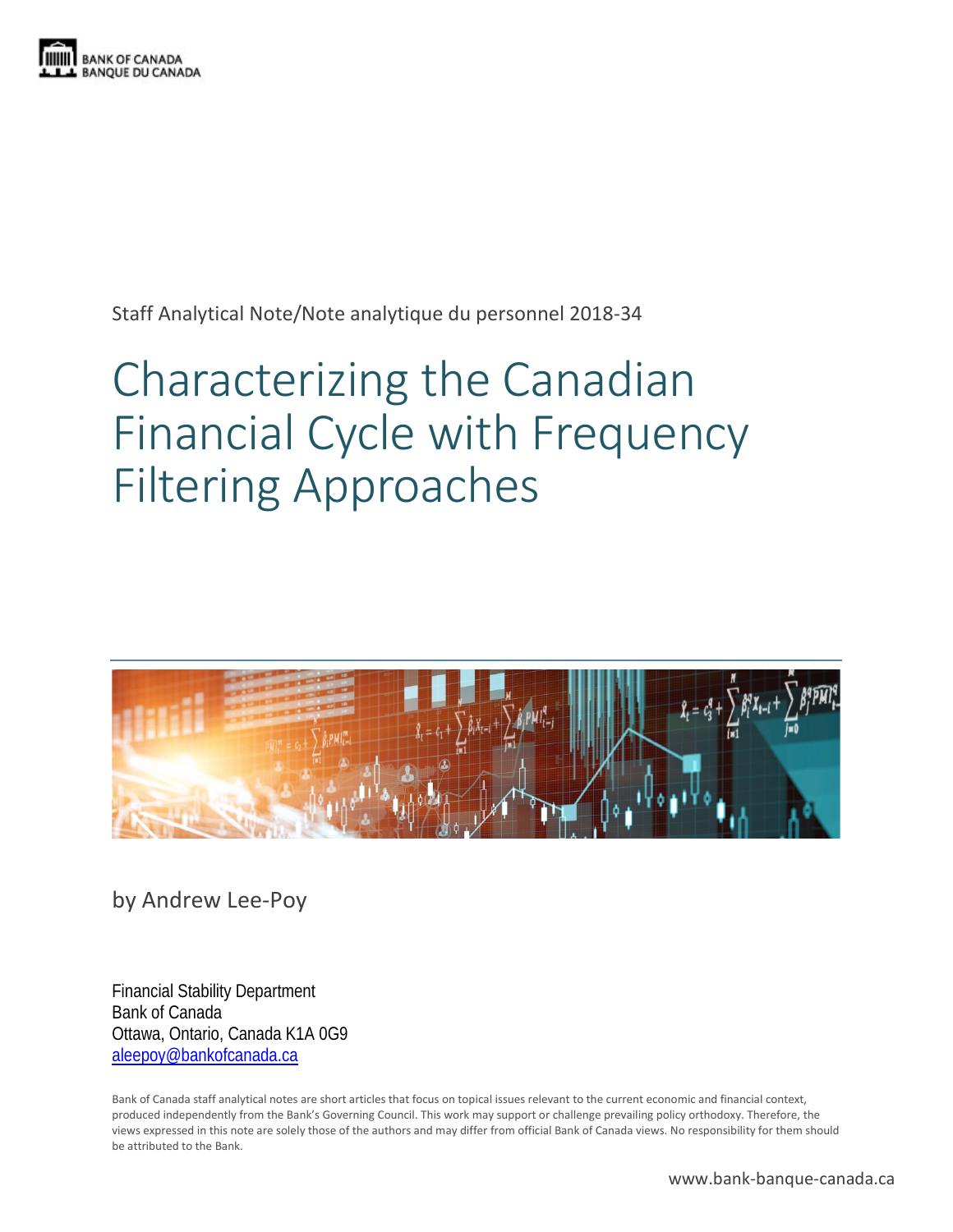# **Acknowledgements**

I would like to thank Jason Allen, Thibaut Duprey, Fuchun Li and Adi Mordel for very helpful comments and suggestions. I am also thankful for comments provided by participants at various brown-bag meetings.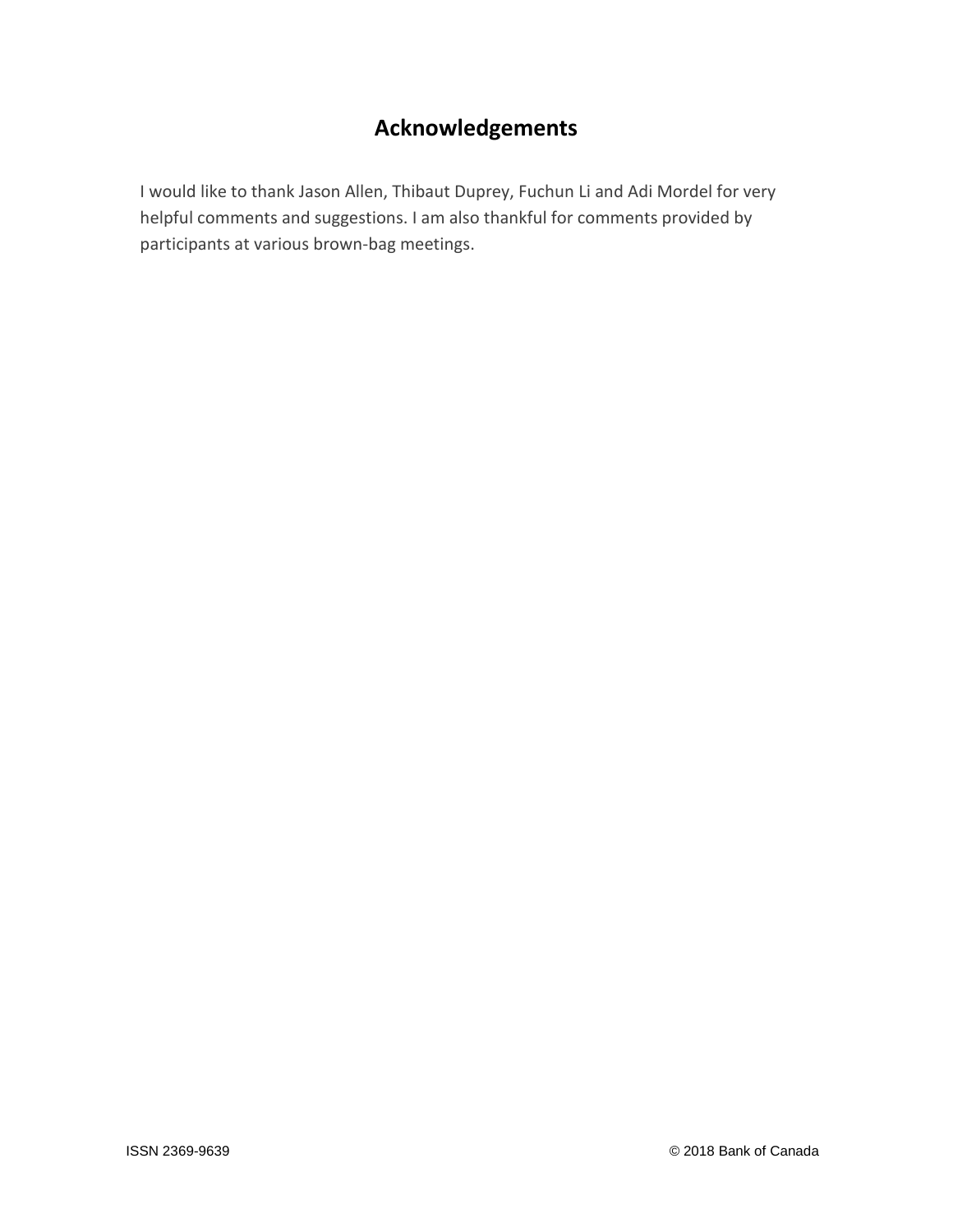### **Abstract**

In this note, I use two multivariate frequency filtering approaches to characterize the Canadian financial cycle by capturing fluctuations in the underlying variables with respect to a long-term trend. The first approach is a dynamically weighted composite, and the second is a stochastic cycle model. Applying the two approaches to Canada yields several findings. First, the Canadian financial cycle is more than twice as long as the business cycle, with an amplitude almost four times greater. Second, the overall Canadian financial cycle is most strongly associated with household credit and house prices. Third, while Canadian house prices are mostly associated with the financial cycle, they are also significantly tied to the business cycle. Lastly, house prices are found to lead the overall financial cycle. These results are generally in line with findings for other countries studied in literature. Additionally, I compare each approach's proneness to revision and find that both are more reliable, when monitored in real time, than the Basel III total credit-to-GDP gap. Nonetheless, further work is encouraged to investigate more variable combinations and undertake a cross-country analysis since data on systemic financial stress in Canada are limited. It should be noted that since the approaches produce a measure of the financial cycle relative to trend, comparison with level indicators (as those monitored in the Bank of Canada's *Financial System Review*) is not straightforward.

*Bank topics: Business fluctuations and cycles; Financial stability; Monetary and financial indicators; Recent economic and financial developments; Econometric and statistical methods JEL codes: C01, C13, C14, C18, C32, C51, C52, E32, E66, G01, G18*

### **Résumé**

Pour décrire le cycle financier au Canada, j'emploie deux méthodes utilisant des filtres à fréquences multiples afin d'extraire les fluctuations des variables sous-jacentes par rapport à leur tendance de long terme : un indice composite à pondérations dynamiques et un modèle à tendance stochastique. Plusieurs résultats se dégagent de l'application de ces deux méthodes aux données pour le Canada. Premièrement, le cycle financier y est plus de deux fois plus long et d'une amplitude presque quatre fois plus grande que le cycle économique. Deuxièmement, le cycle financier est au Canada très étroitement lié au crédit aux ménages et aux prix des logements. Troisièmement, si les variations des prix des logements s'expliquent en grande partie par le cycle financier, elles dépendent aussi largement du cycle économique. Enfin, l'évolution des prix des logements est en avance sur l'ensemble du cycle financier. Ces résultats sont globalement conformes à ceux présentés dans la littérature pour d'autres pays. Par ailleurs, j'examine jusqu'à quel point les estimations obtenues par les deux méthodes sont sujettes à révision et observe que ces dernières sont toutes deux plus fiables, en temps réel, que l'écart crédit total / PIB prévu dans le dispositif de Bâle III. Il reste qu'il serait bon, dans des travaux futurs, de se pencher sur d'autres combinaisons de variables et d'étendre l'analyse à d'autres pays, puisqu'il existe peu de données relatives aux tensions financières systémiques au Canada. Étant donné que l'application de ces méthodes se traduit par une mesure du cycle financier par rapport à sa tendance, la comparaison avec des indicateurs « de niveau » (comme ceux dont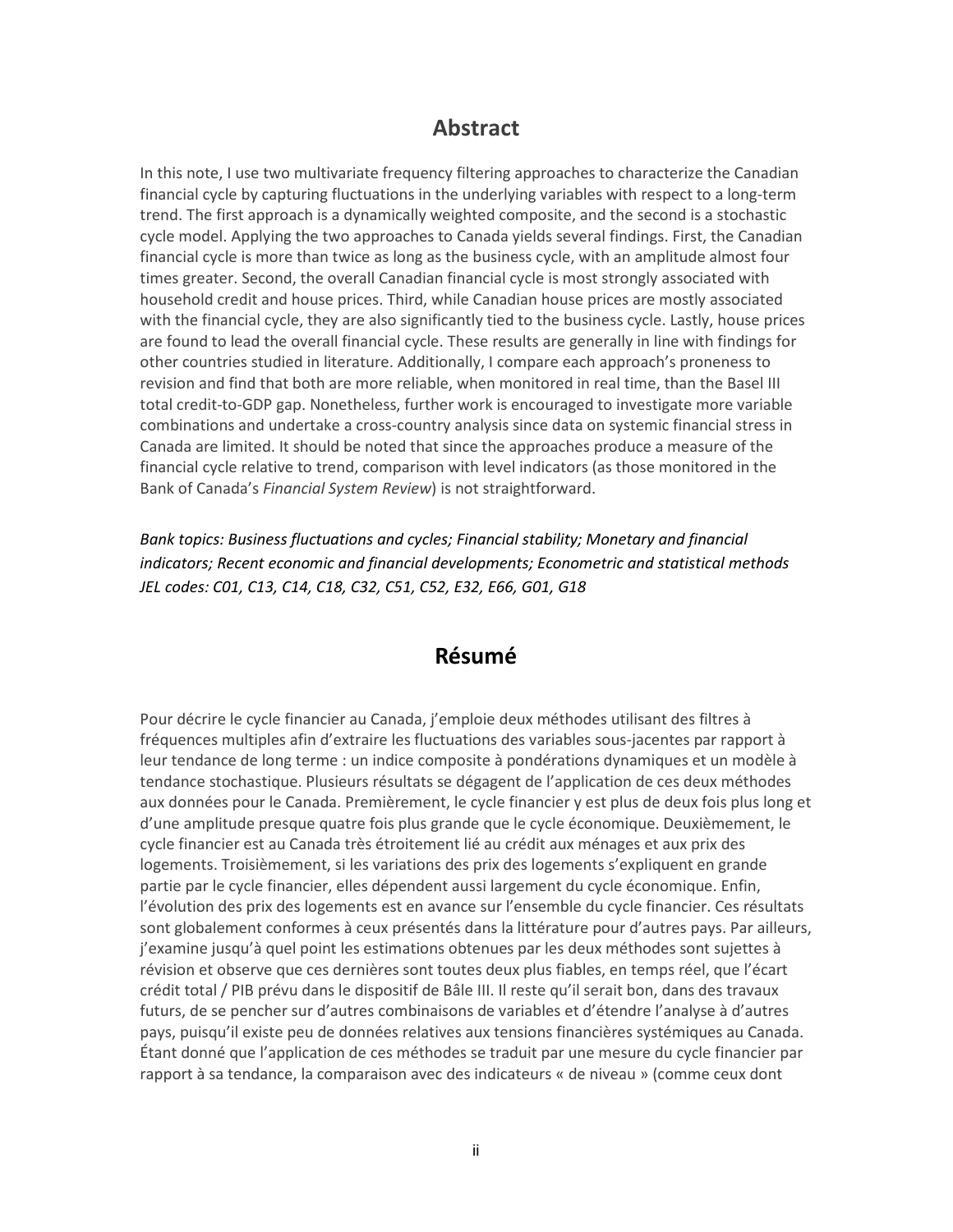l'évolution est rapportée dans la *Revue du système financier* de la Banque du Canada), ne va pas de soi.

*Sujets : Cycles et fluctuations économiques; Stabilité financière; Indicateurs monétaires et financiers; Évolution économique et financière récente; Méthodes économétriques et statistiques Codes JEL : C01, C13, C14, C18, C32, C51, C52, E32, E66, G01, G18*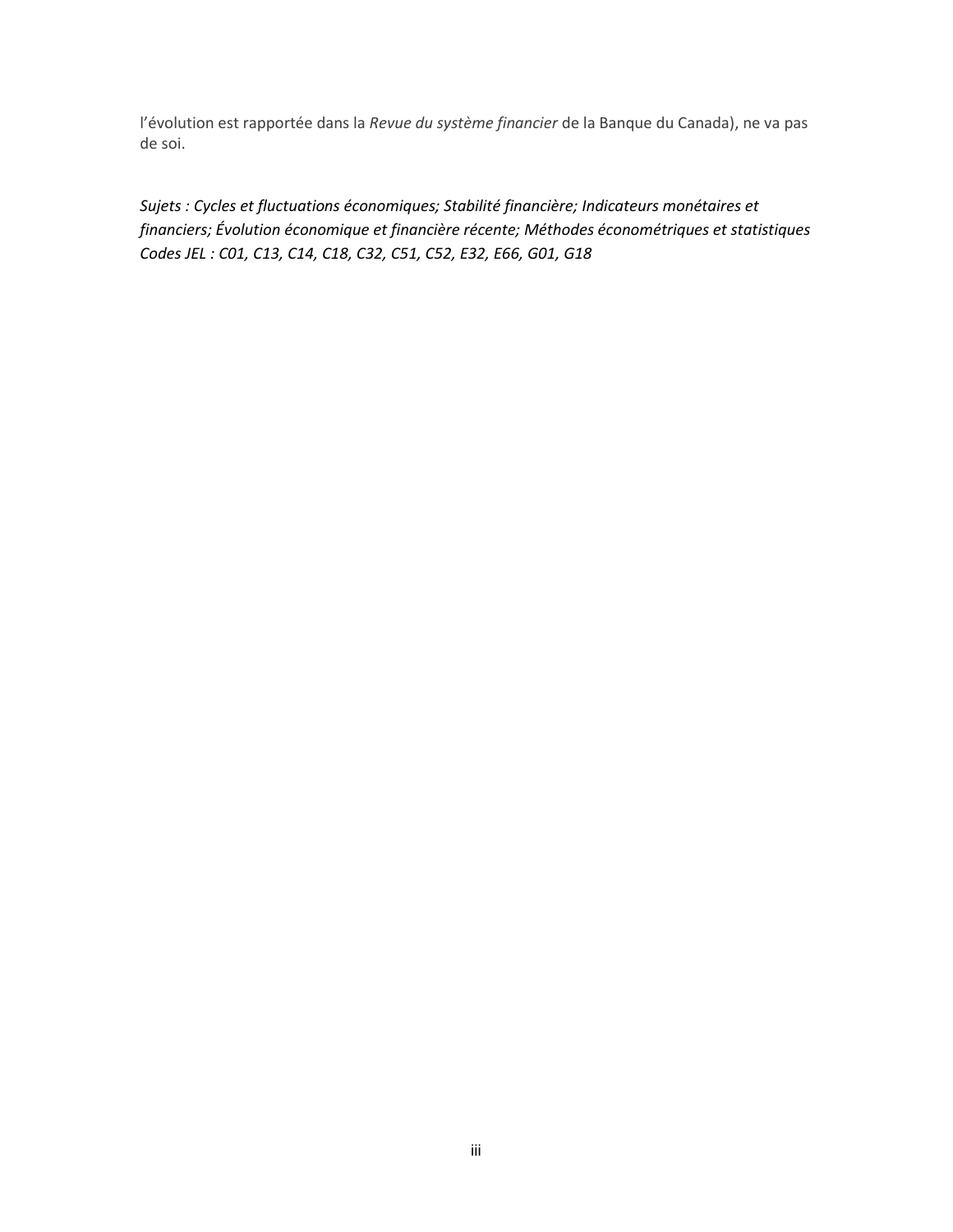# 1| Introduction

The term "financial cycle" is used in Borio (2012) to broadly refer to interactions among financial factors that can amplify economic fluctuations and potentially lead to severe financial stress and affect the real economy. Studies to better understand the financial cycle and develop indicators to monitor its evolution are important for informing countercyclical macroprudential policy, which aims to attenuate the impact of the cycle. For example, Basel III recommends using the total credit-to-GDP gap to guide the calibration of its countercyclical capital buffer (BCBS 2010).

In this study, I first characterize the financial cycle in Canada by constructing synthetic financial cycle measures. I then examine the viability of these measures as real-time indicators. Specifically, I use two multivariate frequency filtering approaches. The first is a dynamically weighted composite that makes use of the correlations among a group of real and financial indicators, inspired by Schuler, Hiebert and Peltonen (2015). The second approach is a stochastic cycle model (SCM), an econometric method that decomposes a group of variables into individual trends and common business and financial cycle components, as applied in Koopman, Lit and Lucas (2016).

While there is no consensus on how to measure a financial cycle, the recent literature suggests that using multivariate frequency filtering approaches to measure the cycle is one way forward. First, the two methods used here are multivariate, capturing joint influences on the financial cycle that might be missed using univariate methods such as the Basel III total credit-to-GDP gap—a benchmark indicator of credit imbalances.**[1](#page-4-0)** Second, the dynamic composite can be used to assess the influence of underlying components on the overall cycle. Third, the SCM can be used to estimate aspects of the overall cycle within an econometric framework, such as the average amplitude and length.

Applying the two approaches to Canada yields a number of findings. First, the Canadian financial cycle is more than twice as long as the business cycle, with an amplitude almost four times greater. This is consistent with the idea that financial cycle contraction phases tend to be much more drawn out, with larger long-term impacts on economic performance. For example, Borio, Disyatat and Juselius (2013) argue that the financial cycle influences the path of potential gross domestic product (GDP). Second, the overall Canadian financial cycle is most strongly associated with household credit and house prices, whereas business credit and equity prices have relatively little bearing on the overall indicator. This is consistent with vulnerabilities highlighted in recent versions of the Bank of Canada's *Financial System Review*, namely household indebtedness and housing market imbalances. Third, while Canadian house prices are mostly associated with the financial cycle, they are also significantly tied to the business cycle, supporting the notion that house prices have an impact on and are influenced by both cycles. Lastly, house prices are found to lead the overall financial cycle. These results are generally in line with findings for other countries, as studied in Drehmann, Borio and Tsatsaronis (2012); Schuler, Hiebert and Peltonen (2015); Stremmel (2015); and Koopman, Lit and Lucas (2016).

Compared with Basel III's preferred measure of the financial cycle—the credit-to-GDP gap—I find that both the dynamic and SCM approaches produce financial cycle indicators that are more robust to revisions. That is, when re-estimated with new data, the indicators have less resulting change in past estimates. This is consistent with findings in Azevedo, Koopman and Rua (2006), who find that their multivariate approach to extracting the business cycles has improved real-time performance relative to univariate approaches. Koopman, Lit and Lucas (2016) adapt this approach for financial cycles. Since these

<span id="page-4-0"></span> $\overline{a}$ **<sup>1</sup>** Drehmann, Borio and Tsatsaronis (2011) consider the Basel III total credit-to-GDP gap to be the best single indicator of system-wide vulnerabilities. However, Duprey, Grieder and Hogg (2017) highlight the limitations of monitoring vulnerabilities in the Canadian context. Basel III recommends this indicator as a guide to calibrating the countercyclical buffer (BCBS 2010).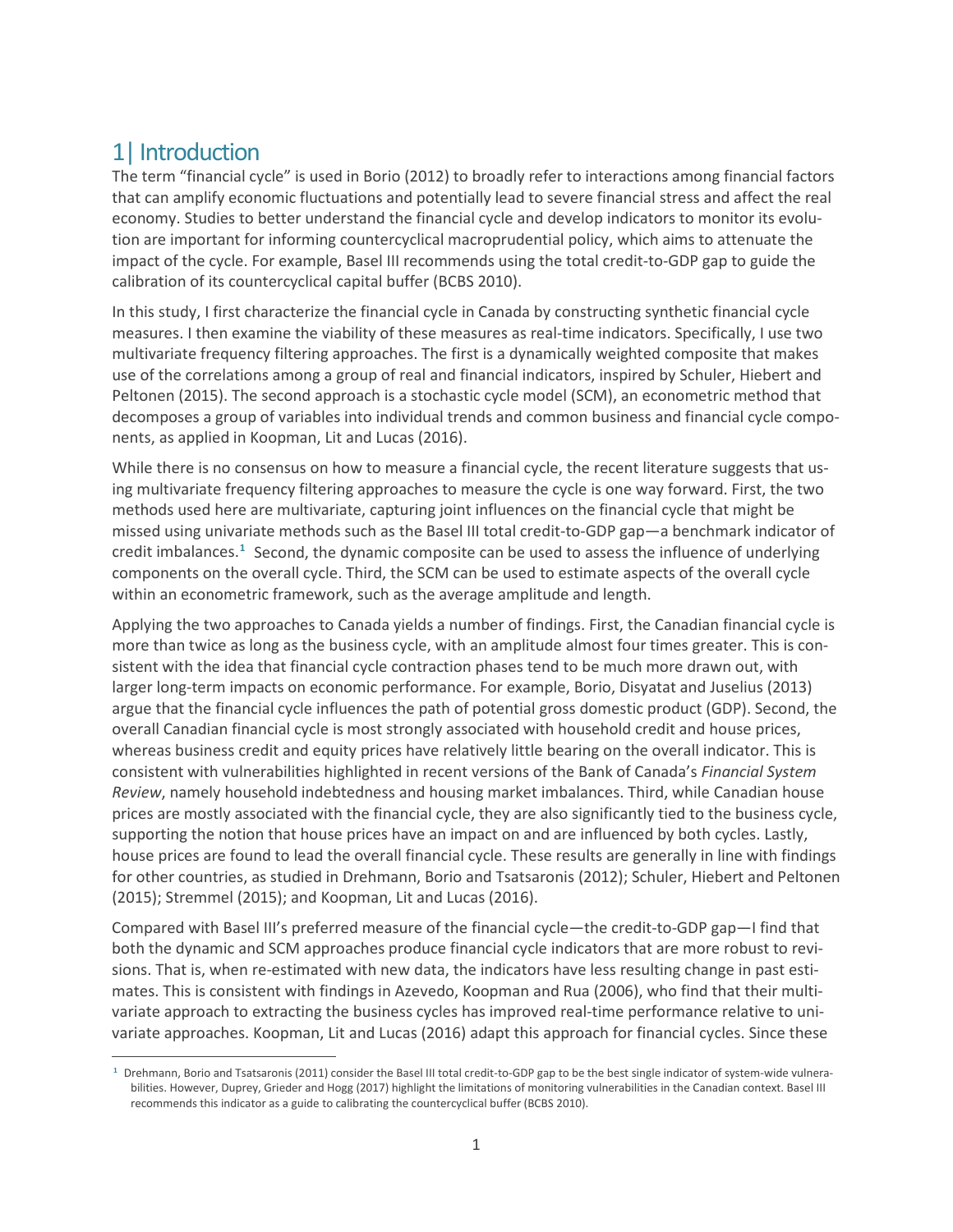two multivariate approaches are less prone to revisions, they are more reliable from a policy-making perspective.

The rest of this paper is organized as follows. Section 2 reviews the literature on characterizing financial cycles through frequency filtering; Section 3 discusses the data; Section 4 covers the results; and Section 5 concludes and offers suggestions for future work.

# 2|Background and literature

To properly estimate the financial cycle component from an economic time series, one needs to remove the trend from non-stationary data, by differentiating short- and medium-term developments from long-term characteristics. While there is no generally accepted methodology for de-trending non-stationary indicators, frequency filters—such as the dynamic composite and SCM approaches—offer a way to do so.

Traditionally, frequency filtering methods have been applied to quarterly data to identify and understand business cycle fluctuations within a period of 1.5 to 8 years—a range that was usually considered most important for the business cycle (see Christiano and Fitzgerald 2003 and Harvey and Trimbur 2003). When measuring the financial cycles across countries, studies typically focus on periods of 8 to 30 years. This range was established in seminal work by Drehmann, Borio and Tsatsaronis (2012), who find that the most important cyclical patterns occur within this range.

One of the first applications of frequency filters in characterizing the financial cycle is found in Aikman, Haldane and Nelson (2015), where a bandpass filter proposed by Christiano and Fitzgerald (2003) is used to isolate medium- and shorter-term components from series such as total credit and GDP, respectively. Like others before (e.g., Schularick and Taylor 2012 and Jorda, Schularick and Taylor 2011), the financial cycle is thought of only in terms of excessive credit growth.

Consistent with the notion that no single indicator can capture the financial cycle, studies such as Drehmann, Borio and Tsatsaronis (2012) extend the use of frequency filters toward a multivariate approach where a composite—including asset prices—is used to characterize the financial cycle. The authors find that the financial cycle can be most parsimoniously explained by the co-movement of household credit and house prices. They find that financial cycles tend to have larger amplitudes and longer durations than business cycles. Similarly, Stremmel (2015) and Schuler, Hiebert and Peltonen (2015) make use of correlations among selected variables in constructing their composites to emphasize the importance of co-movements among key variables through the financial cycle.

The SCM is a less-explored multivariate approach that uses an econometric frequency filter to extract the gap components of the financial and business cycles that are stochastic and common across a selected group of variables. This approach was originally applied in business cycle analysis, such as in Azevedo, Koopman and Rua (2006), Koopman and Azevedo (2008), and Harvey and Trimbur (2008). Since then, Galati et al. (2016) and Koopman, Lit and Lucas (2016) have expanded its application to the financial cycle. This approach offers several advantages over the approaches mentioned so far. First, unlike non-parametric filters, the cycle parameters (e.g., frequency) in this approach are estimated within an econometric framework and are not user-inputted.**[2](#page-5-0)** Second, this approach allows us to determine how strongly each variable's movement is associated with the financial cycle relative to the business cycle.

<span id="page-5-0"></span> $\overline{a}$ <sup>2</sup> See Harvey (1990), Runstler (2004), and Durbin and Koopman (2012) for technical background.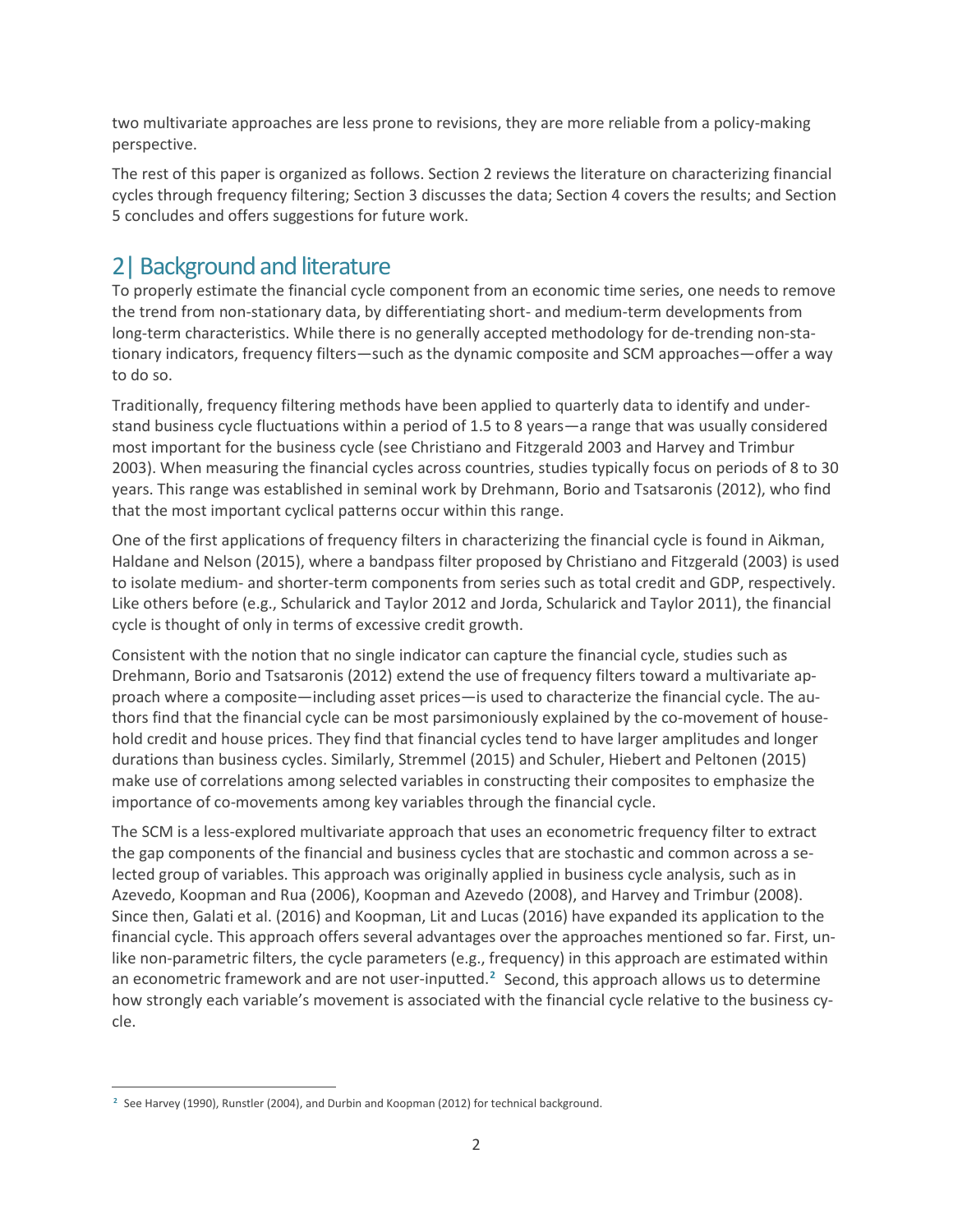Overall, the literature concludes that the financial cycle (i) is longer and has a larger amplitude compared with the business cycle, (ii) is most easily characterized by co-movements in credit and property prices, and (iii) tends to peak around episodes of banking crises. The two measures I implement in this study confirm these findings for Canada.

# 3|Data

Following Drehmann, Borio and Tsatsaronis (2012), I select variables with a long time series, as financial cycles tend to be longer. In Canada, time series length is restricted by house prices, for which the longest available series starts in 1981.

The literature indicates that variable selection for constructing financial cycle indicators tends to be parsimonious and always includes total credit and residential house prices, since their interaction is considered most closely related to the financial cycle. This is also consistent with the notion that financial cycle risks are associated with the increase in leverage and the potential for severe adjustments in asset prices.

For the dynamic composite, I use a set of four variables that Schuler, Hiebert and Peltonen (2015) had previously indicated as being most related to the financial cycle: household credit growth, business credit growth, house price growth and equity price growth. I use household credit and business credit as separate inputs (rather than total credit alone) because it allows for a more informative breakdown of the composite.

The variables collected for the SCM are in levels and follow Koopman, Lit and Lucas (2016): GDP, total credit, total credit-to-GDP, total credit-to-disposable income, and residential house prices.**[3](#page-6-0)** GDP enters the model as a proxy for the business cycle, whereas the other four indicators are meant to capture the financial cycle. **Appendix 1** provides further details on the data series used.

# 4| Results

In this section I first estimate the Canadian financial cycle using the dynamic composite and SCM approaches. I then compare their performance relative to the Basel III total credit-to-GDP gap. I provide technical details on the methodologies in **Appendix 2**.

### 4.1| Characteristics of the Canadian financial cycle

**Chart 1** shows the results from the financial cycle estimation using the dynamic composite. One of its advantages is that the financial cycle can be broken down into its underlying components, allowing us to decompose the relative contribution of each sector. The stacked bars represent the contribution of each of the underlying indicators into the overall composite (black line). The shaded areas mark stress periods following the housing collapse in 1990 and the global financial crisis in 2008, respectively. The 1990s cycle is much larger than the 2008 cycle because of a much larger buildup of imbalances detected in the housing market and household sectors. More specifically, the higher contribution of these variables within the composite is the result of (i) house prices and household credit rising above their long-term trends for several years leading up to the 1990 collapse, and (ii) their high correlation during that period, which garners a higher weighting. While household credit grew quickly leading up to 2008, the level did not greatly exceed its long-term trend when the global financial crisis materialized, nor was there as large a buildup of housing market imbalances. Overall, **Chart 1** shows that Canada's financial cycle is

<span id="page-6-0"></span> $\overline{a}$ **<sup>3</sup>** I follow Koopman, Lit and Lucas (2016) in focusing on total-credit-based indicators when estimating the financial cycle with the SCM to facilitate the identification of the overall cycle. The model fails to converge when using the same indicators as the dynamic composite approach.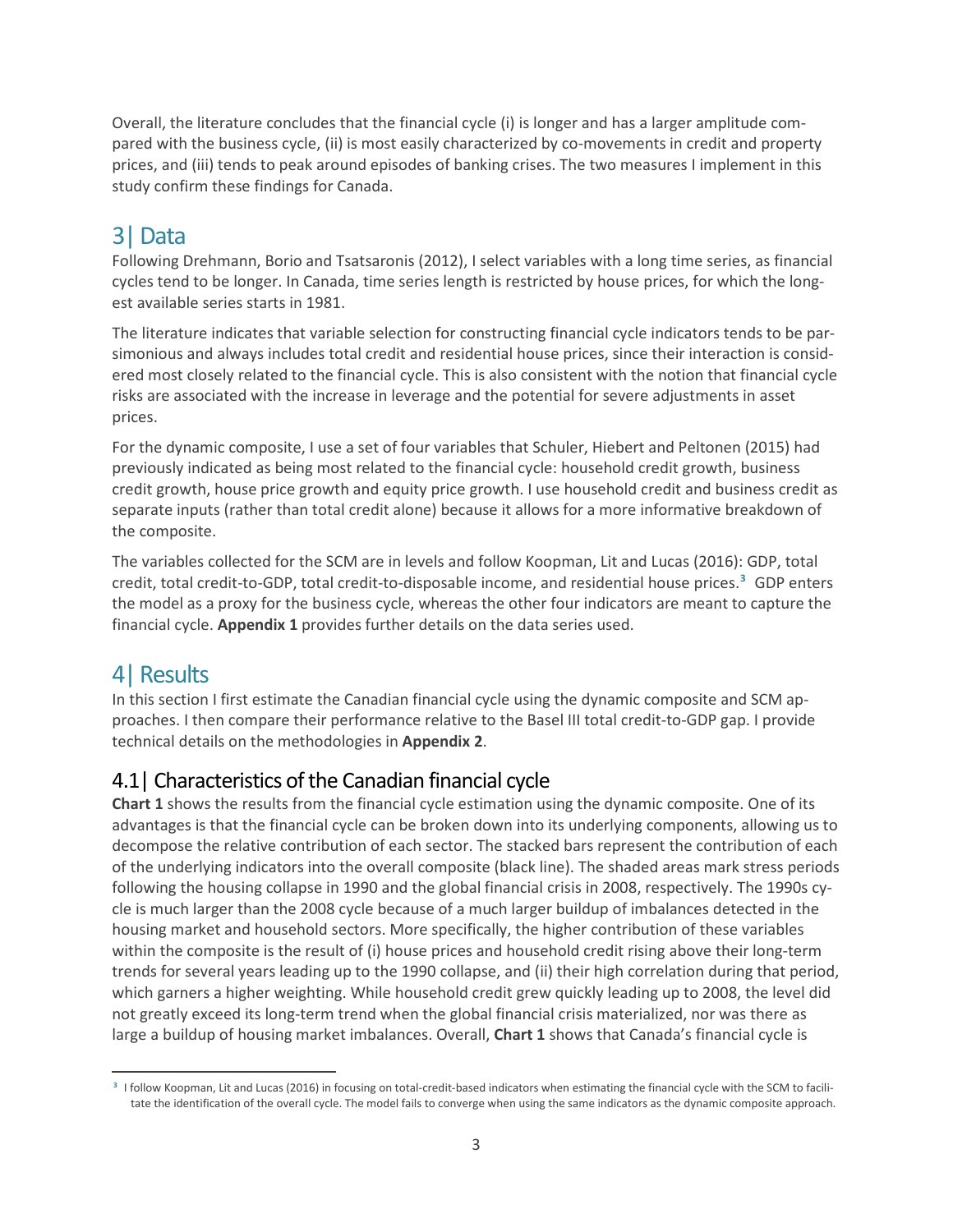most parsimoniously described by household credit and house prices, while business credit and equity prices tend to play a smaller role.



Note: The composite and weighted indicators were extracted using the Christiano and Fitzgerald (2003) filter with bandpass duration range of 32–120 quarters. Y-axis units are based on normalized data (see **Appendix 2**). The zero line represents the long-term trend for each indicator. The shaded areas, 1990Q2 to 1991Q2 and 2008Q4 to 2009Q3, refer to the housing collapse in 1990 and the global financial crisis in 2008, respectively.

Last observation: 2017Q2

**Chart 2** presents the financial cycle estimates using the SCM method. Since the SCM is an econometric model, confidence bands can be used to capture the uncertainty about the cycle. **Chart 2** shows the financial cycle indicator from the SCM with 95 per cent confidence bands. The figure suggests that two significant financial cycles are associated with peaks in 1990 and 2008. The financial cycle downturn following the 1990 peak was more severe, with the cycle moving more deeply below the trend and for much longer than after the 2008 peak. Since 2011, the indicator has remained at or above its trend. Duprey and Roberts (2017) capture a similar pattern in their composite that measures financial vulnerabilities associated with higher likelihoods of near-term financial market stress. While the SCM indicator is broadly similar to the dynamic composite, many differences will exist because of differences in methodology and variable selection. As such, a direct comparison is difficult. For example, on one hand, business credit and household credit are entered separately in the dynamic composite and can be weighted differently. On the other hand, these two variables enter the SCM aggregated as total credit. A second example is that the dynamic composite is able to capture information strictly within a specific cycle range (i.e., 8 to 30 years in length), while the SCM is closer to a gap measure (i.e., difference between the estimated trend and the time series). The impact of this difference is discussed in section 4.2.

The SCM approach also allows us to estimate a number of financial cycle characteristics. **Table 1** summarizes these results. First, Canada's financial cycle is, on average, more than twice as long in duration as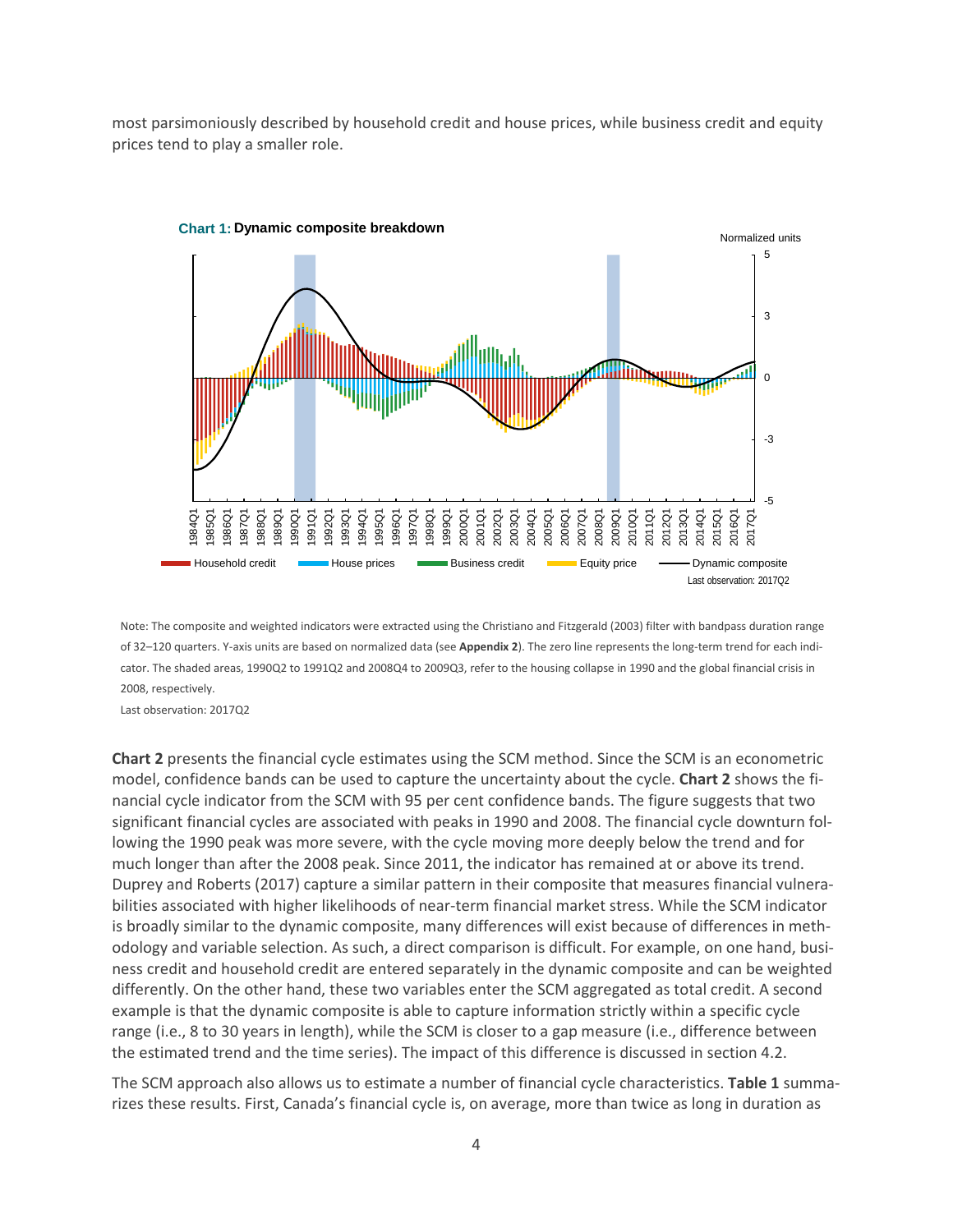the business cycle and almost four times larger in amplitude (standard deviation), which is consistent with evidence from other cross-country studies (Drehmann, Borio and Tsatsaronis 2012 and Koopman, Lit and Lucas 2016). This suggests the relative danger of the financial cycle, since large upswings tend to be followed by large downturns and are closely associated with financial crises, which can have a significant impact on longer-term economic performance (Drehmann, Borio and Tsatsaronis 2012 and Borio 2013). Second, the bottom portion of **Table 1** shows the relative association of each input variable relative to the estimated financial or business cycles. While credit-based indicators are almost completely tied to the financial cycle, house prices have a relatively stronger association to the business cycle. Koopman, Lit and Lucas (2016) also find a relatively strong relationship between house prices and the business cycle in other developed countries, supporting the notion that house prices have an impact on and are influenced by both cycles. For example, an upswing in house prices can influence the business cycle by incentivizing more residential investment and the financial cycle through increased borrowing capacity. At the same time, an upswing in house prices can be driven by the business cycle through higher wages, and by the financial cycle through looser lending conditions. Lastly, the model estimates that house prices lead the overall financial cycle by about six quarters, on average. For a visual comparison of the estimated financial and business cycles under both the SCM and dynamic composite approaches, see **Chart 3**.



**Chart 2: Stochastic cycle indicator**

Last observation: 2017Q2

Note: The zero line represents the long-term trend. The SCM indicator is estimated via a Kalman smoother. The shaded areas, 1990Q2 to 1991Q2 and 2008Q4 to 2009Q3, refer to the housing collapse in 1990 and the global financial crisis in 2008, respectively. Last observation: 2017Q2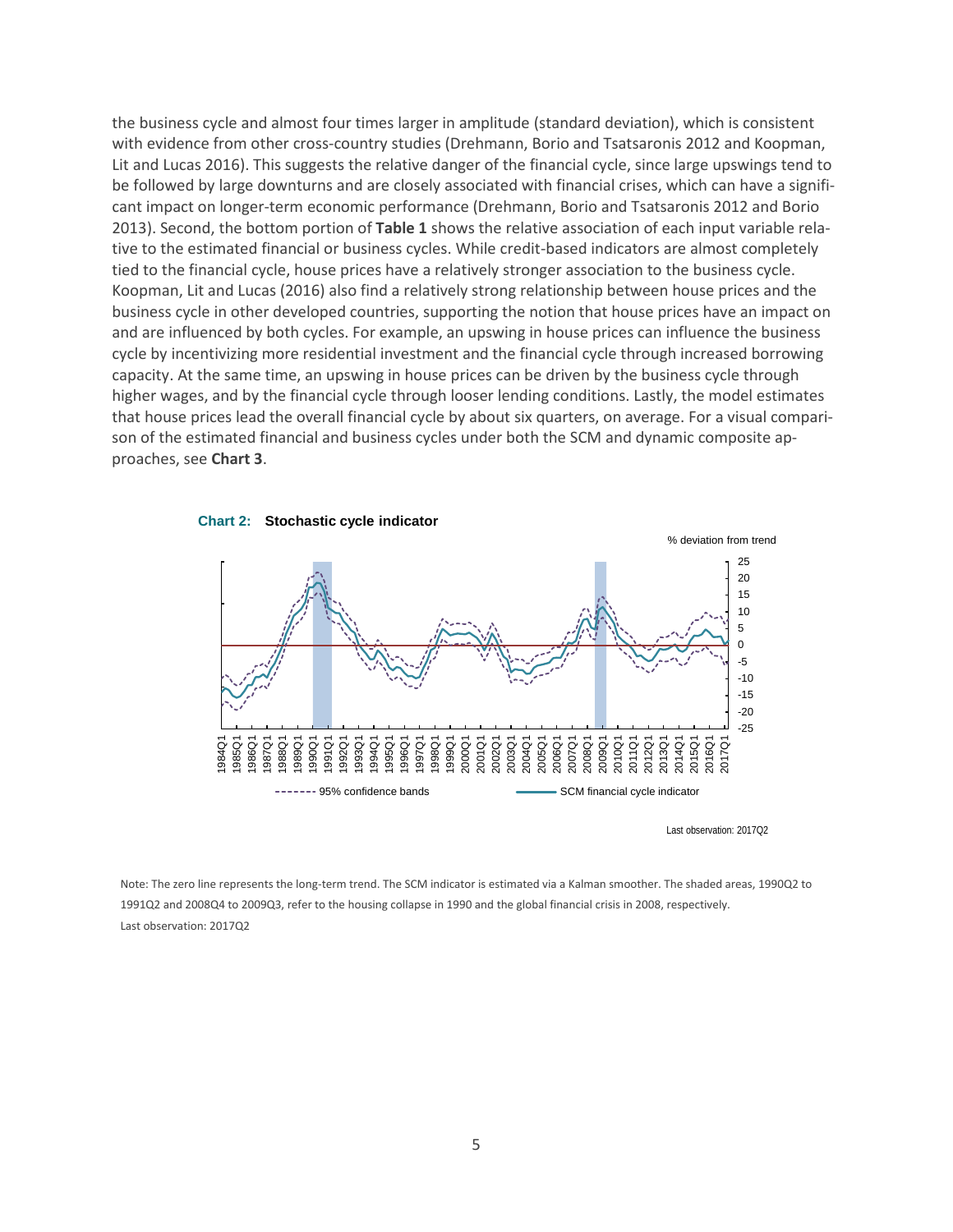#### **Table 1: Stochastic cycle model results**

|                                   | <b>Business cycle</b> | <b>Financial cycle</b> |
|-----------------------------------|-----------------------|------------------------|
| <b>Cycle length (years)</b>       | 4.08                  | 10.25                  |
| <b>Relative amplitude</b>         | 1.00                  | 3.94                   |
| <b>Cycle contributions</b>        |                       |                        |
| <b>GDP</b>                        | 100%                  | 0%                     |
| <b>Total credit</b>               | 1%                    | 99%                    |
| <b>Total credit-to-GDP</b>        | 17%                   | 83%                    |
| <b>Total credit-to-disposable</b> |                       |                        |
| income                            | 1%                    | 99%                    |
| <b>Average house price</b>        | 34%                   | 66%                    |

Notes: Percentages explain how much of a variable's variation is explained by the business and financial cycles. Relative amplitude for the financial cycle is measured as the ratio of the standard deviation of the financial cycle component divided by the standard deviation of the business cycle component. Identification restrictions imply that cyclicality in GDP is explained entirely by the business cycle component.

#### **Chart 3**: **Financial and business cycle durations**



#### Note: The business cycle indicators are estimated output gaps consistent with each filtering approach. In panel b, a smoothed output gap is estimated using the Christiano-Fitzgerald filter (tuned to a range of 6 to 32 quarters) on GDP deflated by total CPI. In panel a, the gap is estimated via within the SCM and is identified using GDP deflated by total CPI. The zero line represents the long-term trend for each indicator. The shaded areas, 1990Q2 to 1991Q2 and 2008Q4 to 2009Q3, refer to the housing collapse in 1990 and the global financial crisis in 2008, respectively.

Last observation: 2017Q2

### 6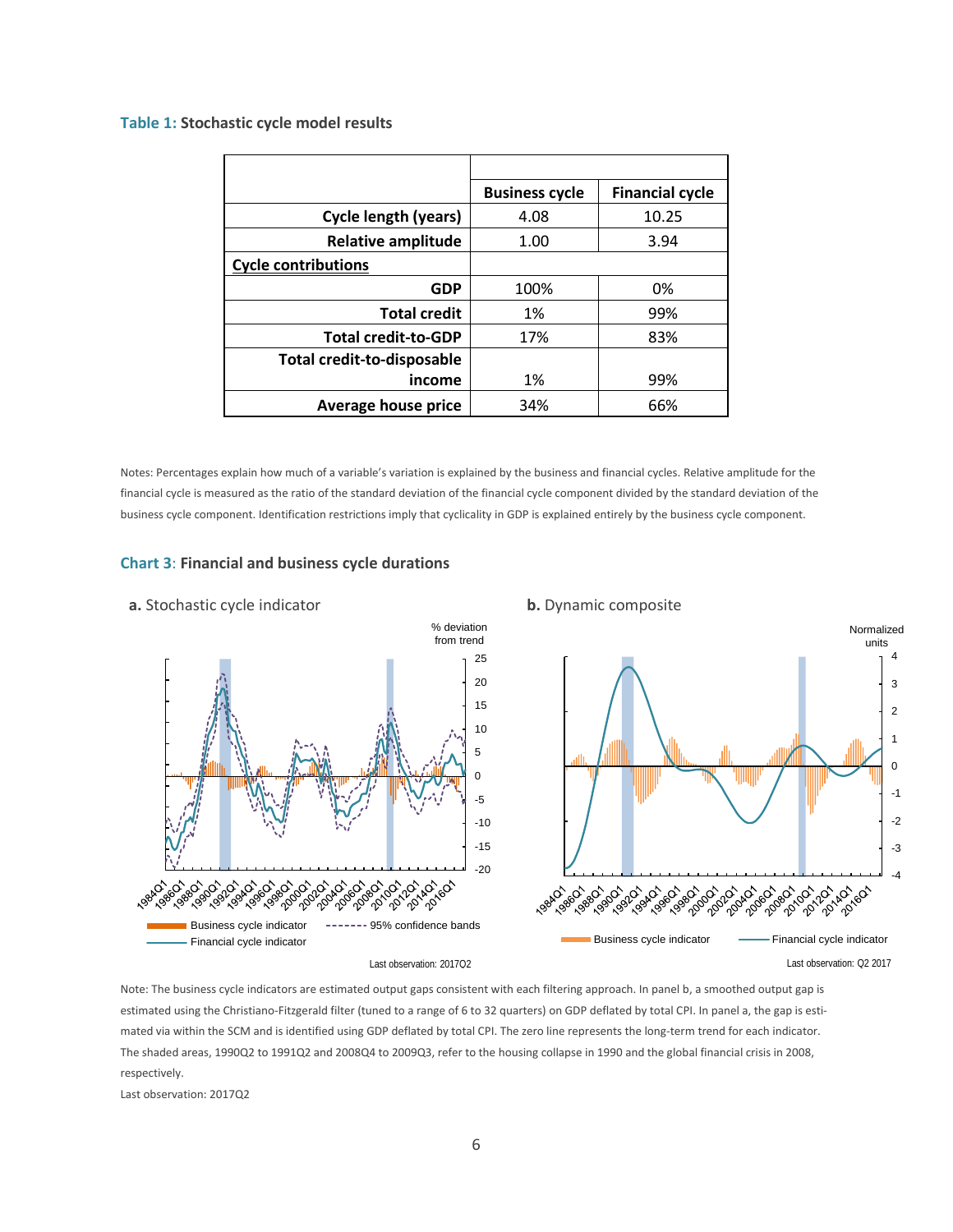### 4.2| Comparing indicators

Borio (2013), Drehmann, Borio and Tsatsaronis (2011) and Drehmann and Tsatsaronis (2014) consider the total credit-to-GDP gap as the best single indicator of the financial cycle. In this section, I compare it with the multivariate approaches in this study.

The estimates of the financial cycle of the three approaches are plotted in **Chart 4**. We can observe that both the SCM indicator and the total credit-to-GDP gap are less smooth relative to the dynamic composite. This makes sense, because the SCM indicator is similar to a gap measure (i.e., *high-pass* filter), which the total credit-to-GDP Hodrick-Prescott (HP) gap precisely is. The implication is that while the long-term trend is filtered out, *both* medium- and short-term developments are captured in the cycle component. The dynamic composite, on the other hand, relies on *bandpass filtering*, allowing it to focus *only* on the medium term, resulting in a smoother indicator that does not react to short-term shocks. **[4](#page-10-0)**

A key weakness of the total credit-to-GDP gap is that it suffers from over-reliance on a single indicator that depends crucially on GDP, reacting to macroeconomic shocks and other business cycle fluctuations. This dependence on GDP and the fact that it is a gap measure emphasizes shorter-term macroeconomic shocks, reducing the effectiveness of the total credit-to-GDP gap as an indicator of medium-term imbalances. For instance, a negative macroeconomic shock results in a dip in GDP growth, causing a temporary jump in the overall indicator.**[5](#page-10-1)** We can observe such a jump in 2008 and 2014, similar to the financial stress indicator in Duprey (forthcoming). In contrast, while the SCM indicator considers the total credit-to-GDP ratio, its multivariate and econometric approach mitigates the weakness of that single indicator.**[6](#page-10-2)** And like the dynamic composite, it captures the rise in financial imbalances leading into the 1990s housing price crash and the 2008 global financial crisis, when using all available data. The total credit-to-GDP gap misses both events.

### 4.3| Real-time performance

An indicator that is reliable in real time should not experience *revision* over time. In this section, I assess and compare the real-time performance of the multivariate approaches in this study with the Basel III total credit-to-GDP gap.

A key challenge with indicators that use frequency filters is that past estimates can be revised when reestimated in subsequent periods, leading to increased uncertainty and inaction bias when monitoring them in real time. As a solution to this "end-point problem," Drehmann and Tsatsaronis (2014) suggest using a one-sided version of the frequency filter.**[7](#page-10-3)** Since this is a historical series, it does not revise. However, this practice does not serve to improve the indicator, since it merely side-steps revisions by ignoring information contained in data from later periods. In fact, Edge and Meisenzahl (2011) show that revisions are almost entirely tied to past estimates being updated once new data become available. Furthermore, they find that revisions in the total credit-to-GDP gap can sometimes be as large as the gap itself.

<span id="page-10-0"></span> $\overline{a}$ **<sup>4</sup>** See **Appendix 3** for a brief background on frequency filtering.

<span id="page-10-1"></span>**<sup>5</sup>** A more detailed discussion on the effect of macroeconomic shocks on the total credit-to-GDP gap (and other similar measures) can be found in Duprey, Grieder and Hogg (2017).

<span id="page-10-2"></span>**<sup>6</sup>** In fact, estimating the SCM without total credit-to-GDP or total credit-to-disposable income, yields a very similar financial cycle indicator.

<span id="page-10-3"></span>**<sup>7</sup>** A one-sided indicator is a historical series of end points resulting from recursively re-estimating the indicator each period *t*, using only data up to *t*.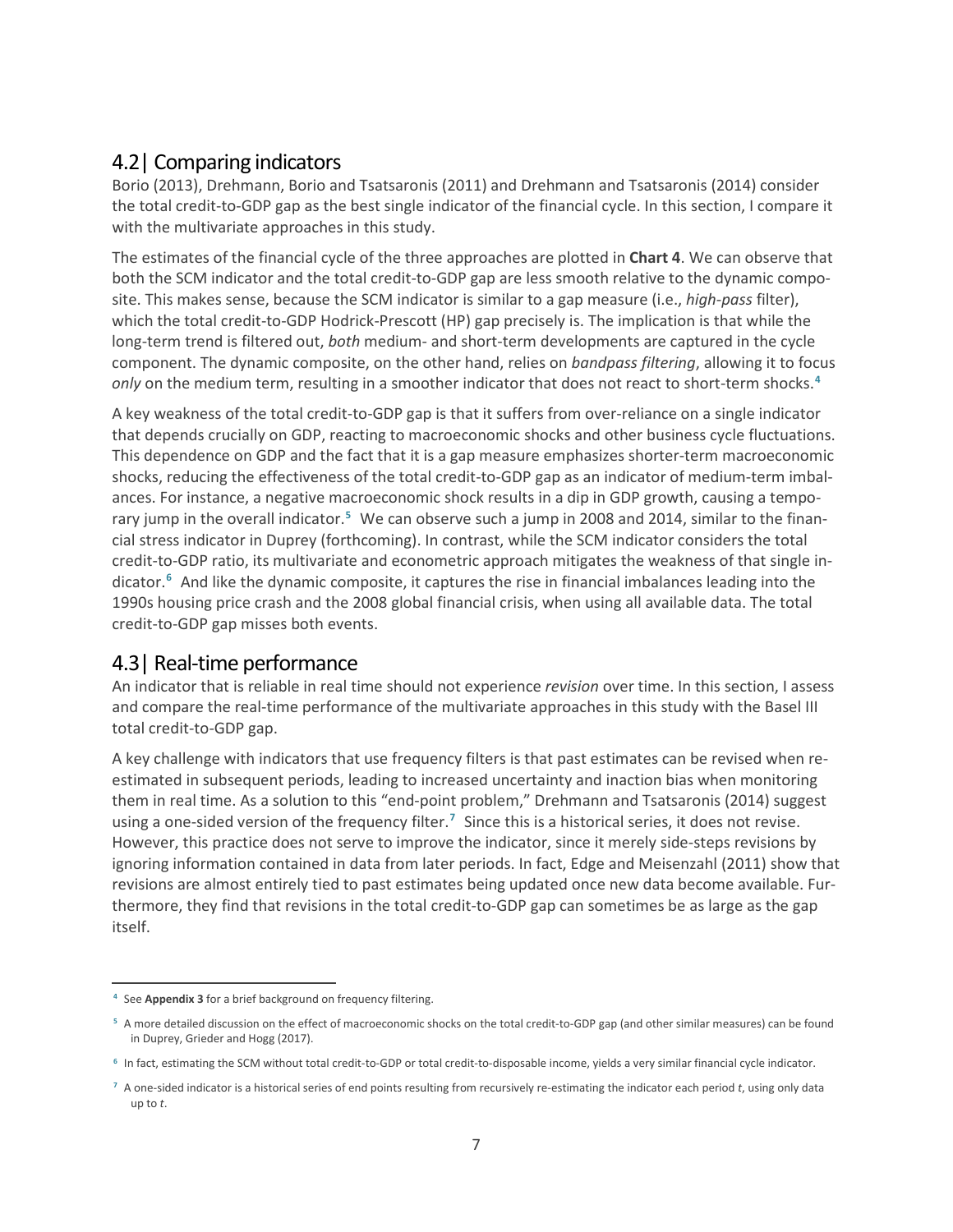Following Edge and Meisenzahl (2011) and Azevedo, Koopman and Rua (2006), I assess real-time performance by comparing each indicator, estimated using the full sample, against its one-sided counterparts. For each indicator, three comparative measures are computed: correlation, sign concordance and signal-to-noise ratio. Correlation is a simple measure of contemporaneous directional alignment between the one-sided and full-sample indicators, where a coefficient closer to 1 is better. Sign concordance is the proportion of time where the sign of the one-sided indicator matches that of the indicator estimated using the full sample, where a ratio closer to 1 is better. The signal-to-noise ratio here is measured as 1 minus the standard deviation of revisions relative to the standard deviation of the indicator estimated with the full sample, where a value closer to 1 is better. **Chart 5** provides a visual comparison and **Table 2** summarizes the results. The metrics show that, while multivariate approaches in this study are still subject to revisions, they outperform the total credit-to-GDP gap as real-time indicators and therefore are considered more reliable from a policy-making perspective. Correlation, sign concordance and signal-to-noise are much closer to unity. This is consistent with Azevedo, Koopman and Rua (2006), who similarly find that a multivariate stochastic cycle model approach outperforms other univariate approaches, using the same metrics.



#### **Chart 5: Visual comparison of one-sided versus full-sample indicators**

Note: The y-axis for panel a is in normalized units, while panel b and panel c are deviations from trend, as a percent of GDP. The zero line represents the long-term trend for each indicator. For the SCM: the model is estimated using data up to 2003, at which point the Kalman filter estimates subsequent periods using the same parameters. The shaded areas, 1990Q2 to 1991Q2 and 2008Q4 to 2009Q3, refer to the housing collapse in 1990 and the global financial crisis in 2008, respectively. Last observation: 2017Q2

8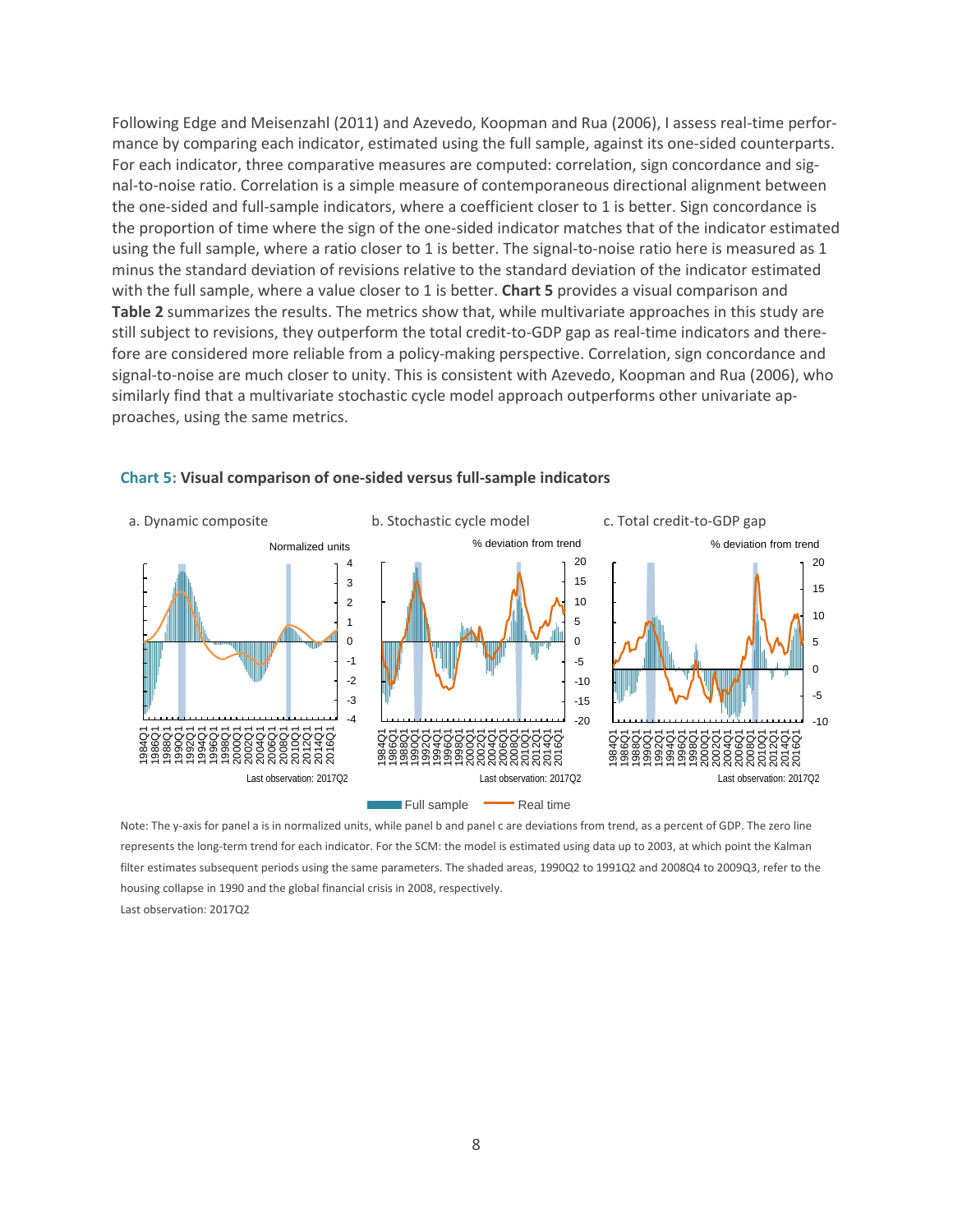#### **Table 2: Measures of real-time reliability**

| <b>Measure</b>                | <b>Measurement</b><br>period | <b>Correlation</b> | Sign<br>concordance | Signal-to-noise |
|-------------------------------|------------------------------|--------------------|---------------------|-----------------|
| Credit-to-GDP gap (HP filter) | Up to 2011Q2                 | 0.50               | 0.61                | 0.00            |
| <b>Dynamic composite</b>      | Up to 2011Q2                 | 0.75               | 0.83                | 0.32            |
| Stochastic cycle model        | 2005Q3 to<br>2011Q2          | 0.99               | 0.71                | 0.83            |

Note: Worst scores are highlighted in red and best scores are highlighted in green. The signal-to-noise ratio is computed as 1 minus the standard deviation of the revisions divided by the standard deviation of the full-sample measure. Details on the measurement periods can be found in **Appendix 2**.

# 5| Conclusion

Studies that aim to better understand the financial cycle and develop indicators to monitor its evolution are important for developing and informing countercyclical macroprudential policy and, in particular, Basel III's countercyclical capital buffer, as it targets the financial cycle. The approaches in this study provide multivariate ways of using historical data to interpret macrofinancial variables relative to a benchmark. Specifically, they identify and help characterize financial cycle patterns and are more robust to revisions relative to univariate approaches.

There are four key findings regarding the characteristics of the Canadian financial cycle. First, the average financial cycle in Canada is estimated to be more than twice as long as the average business cycle, with an amplitude almost four times greater. This suggests the relative danger of the financial cycle since large upswings tend to be followed by large downturns and are closely associated with financial crises, which can have a significant impact on long-term economic performance. Second, I find that the Canadian financial cycle is most strongly associated with household credit and house prices. In contrast, business credit and equity prices have relatively little bearing on the overall indicator. Third, while Canadian house prices are mostly associated with the financial cycle, they are also significantly tied to the business cycle, supporting the notion that house prices have an impact on and are influenced by both cycles. Last, house prices are found to lead the overall financial cycle.

Multiple measures of reliability suggest that the multivariate approaches in this study still experience revision as new data become available, but are more robust than the Basel III total credit-to-GDP gap, making them relatively more viable as regularly monitored indicators.

A key limitation of the approaches in this study, and statistical filters in general, is that they are susceptible to the "level effect," where persistent and excessive growth can be erroneously incorporated into the estimated long-term trend. This can, at times, result in signals that underestimate the level of creditrelated imbalances in the financial system. Furthermore, the level effect is difficult to measure. Since frequency filters are designed to estimate a long-term trend subject to the remaining cycle component being stationary, this implies that the level effect is caused by persistently high growth relative to the length of data available.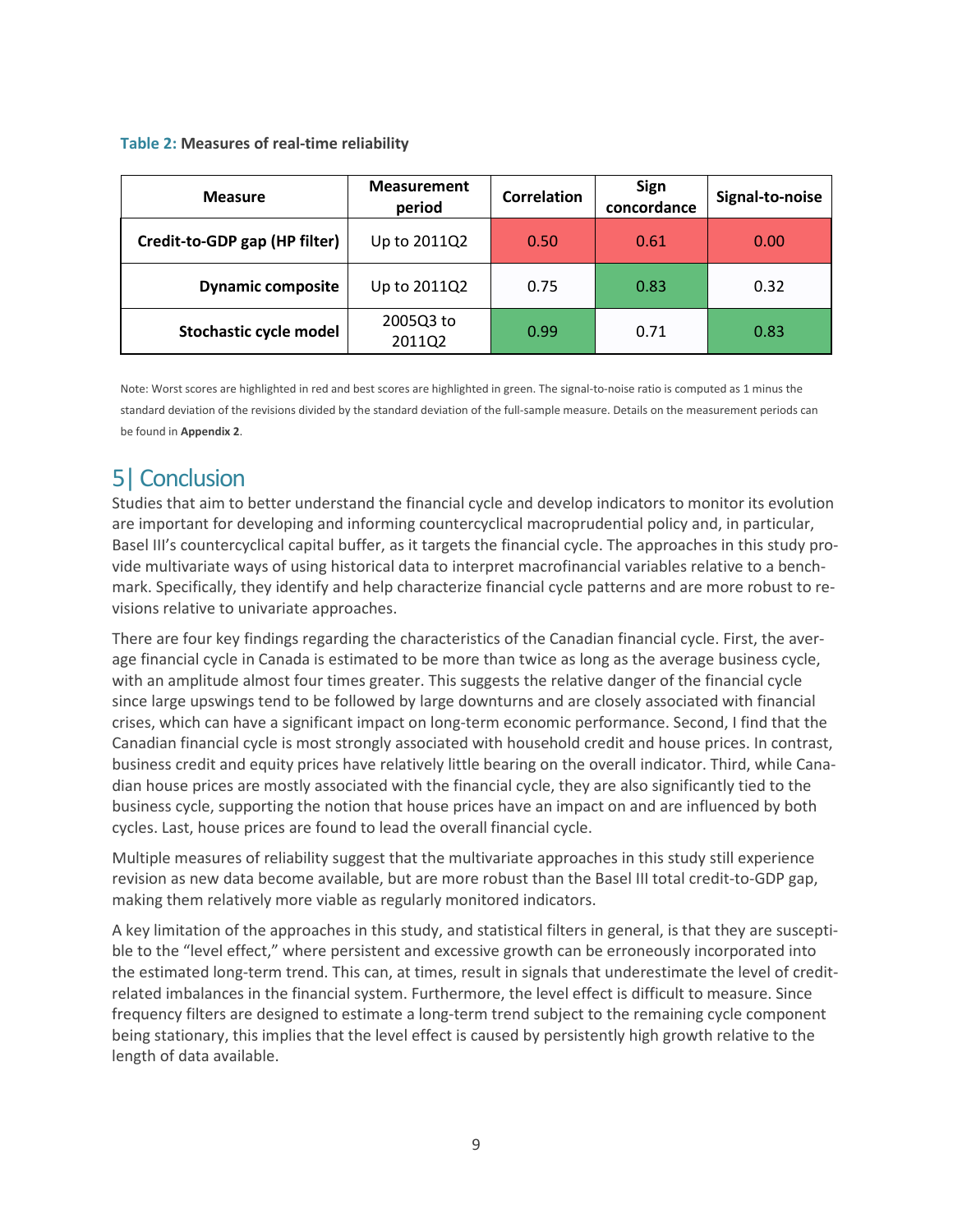While there is no generally accepted method for measuring financial cycles, the approaches in this study offer a methodology to extract such a measure from economic data series. However, future work is encouraged for three reasons. First, while the variable selection in this study is more or less prescribed by existing literature, more variable combinations should also be investigated. One example is to include a global aspect of financial imbalance in the Canadian measure. Second, we need to better understand the "level effect." Comparing real-time estimates with outcomes of financial events (both economic and policy response) through history can be a starting point, since it serves as a back-test to determine whether the approaches in this study capture a level of vulnerabilities that is commensurate to would-be outcomes. A cross-country analysis can contribute here, as systemic financial stress data in Canada (and likely most individual advanced economies) are limited. And last, since the approaches produce a measure of the financial cycle relative to trend, comparison with level indicators (as those monitored in the Bank of Canada's *Financial System Review*) might not be straightforward.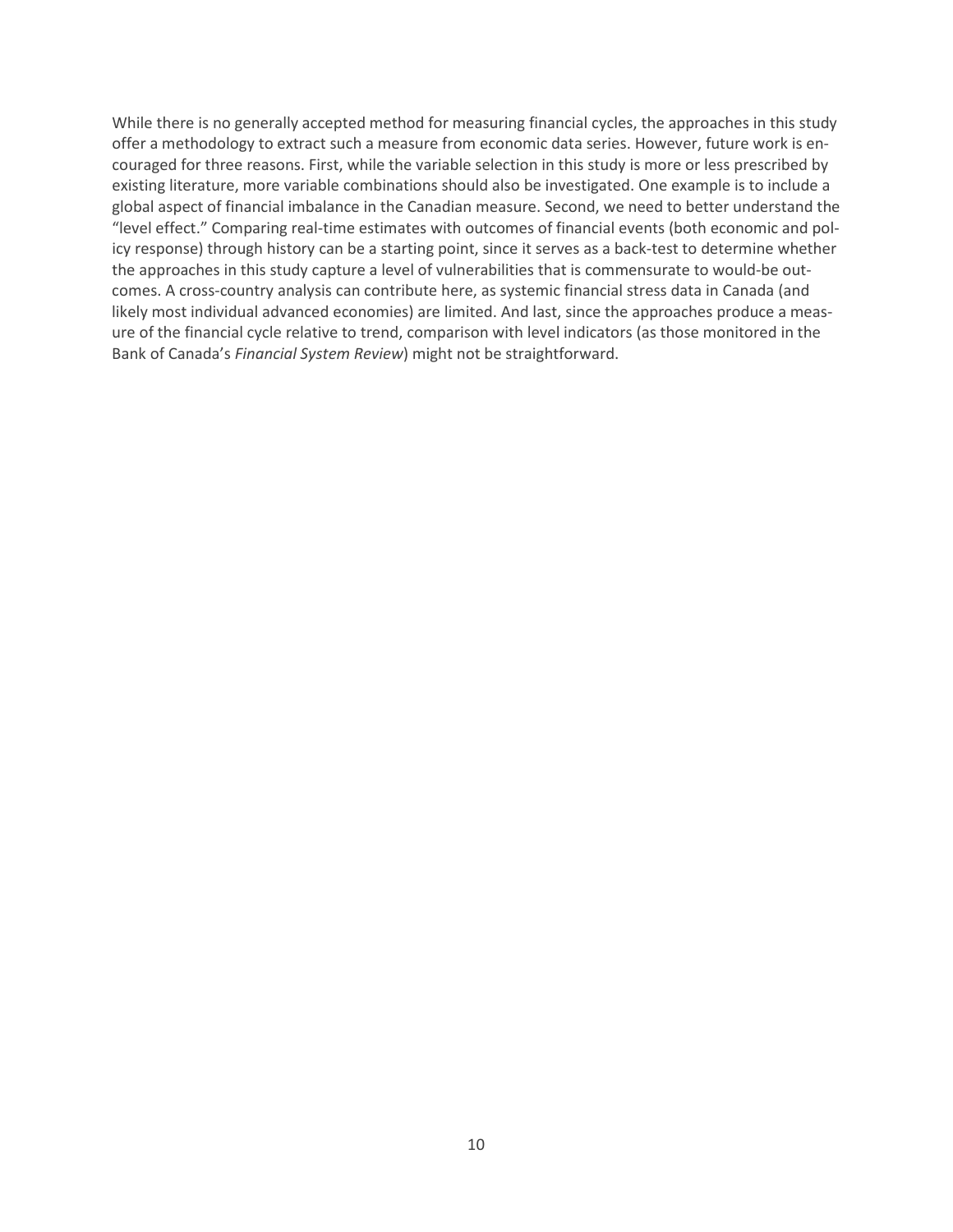### References

Aikman, D., A. G. Haldane and B. D. Nelson. 2015. "Curbing the Credit Cycle." *The Economic Journal* 125 (585): 1072–1109.

Azevedo, J. V. E., S. J. Koopman and A. Rua. 2006. "Tracking the Business Cycle of the Euro Area: A Multivariate Model-Based Bandpass Filter." *Journal of Business & Economic Statistics* 24 (3): 278–290.

Basel Committee on Banking Supervision (BCBS). 2010. "Guidance for National Authorities Operating the Countercyclical Capital Buffer." Bank for International Settlements.

Borio, C. 2012. "The Financial Cycle and Macroeconomics: What Have we Learnt?" Bank for International Settlements Working Paper No. 395.

Borio, C. 2013. "Macroprudential Policy and the Financial Cycle: Some Stylised Facts and Policy Suggestions." Presentation at the International Monetary Fund conference, Rethinking Macro Policy II: First Steps and Early Lessons Conference, Washington, DC, April 16–17.

Borio, C., P. Disyatat and M. Juselius. 2013. "Rethinking Potential Output: Embedding Information about the Financial Cycle." Bank for International Settlements Working Paper No. 404.

Christiano, L. J. and T. J. Fitzgerald. 2003. "The Band Pass Filter." *International Economic Review* 44 (2): 435–465.

Drehmann, M., C. Borio and K. Tsatsaronis. 2011. "Anchoring Countercyclical Capital Buffers: The Role of Credit Aggregates." Bank for International Settlements Working Paper No. 355.

Drehmann, M., C. Borio and K. Tsatsaronis. 2012. "Characterising the Financial Cycle: Don't Lose Sight of the Medium Term!" Bank for International Settlements Working Paper No. 380.

Drehmann, M. and K. Tsatsaronis. 2014. "The Credit-to-GDP Gap and Countercyclical Capital Buffers: Questions and Answers." Bank for International Settlements Quarterly Review, March.

Duprey, T. Forthcoming. "Canadian Financial Stress and Macroeconomic Conditions." Bank of Canada Staff Working Paper.

Duprey, T. and T. Roberts. 2017. "A Barometer of Canadian Financial System Vulnerabilities." Bank of Canada Staff Analytical Note No. 2017-24.

Duprey, T., T. Grieder and D. Hogg. 2017. "Recent Evolution of Canada's Credit-to-GDP Gap: Measurement and Interpretation." Bank of Canada Staff Analytical Note No. 2017-25.

Durbin, J. and S. J. Koopman. 2012. *Time Series Analysis by State Space Methods*. 2nd edition. Oxford University Press.

Edge, R. M. and R. R. Meisenzahl. 2011. "The Unreliability of Credit-to-GDP Ratio Gaps in Real-Time: Implications for Countercyclical Capital Buffers." Board of Governors of the Federal Reserve System, Finance and Economics Discussion Series Working Paper No. 2011-37.

Galati, G., I. Hindrayanto, S. J. Koopman and M. Vlekke. 2016. "Measuring Financial Cycles in a Model-Based Analysis: Empirical Evidence for the United States and the Euro Area." *Economics Letters* 145 (C): 83–87.

Harvey, A. 1990. *Forecasting, Structural Time Series Models and the Kalman Filter*. Cambridge: Cambridge University Press.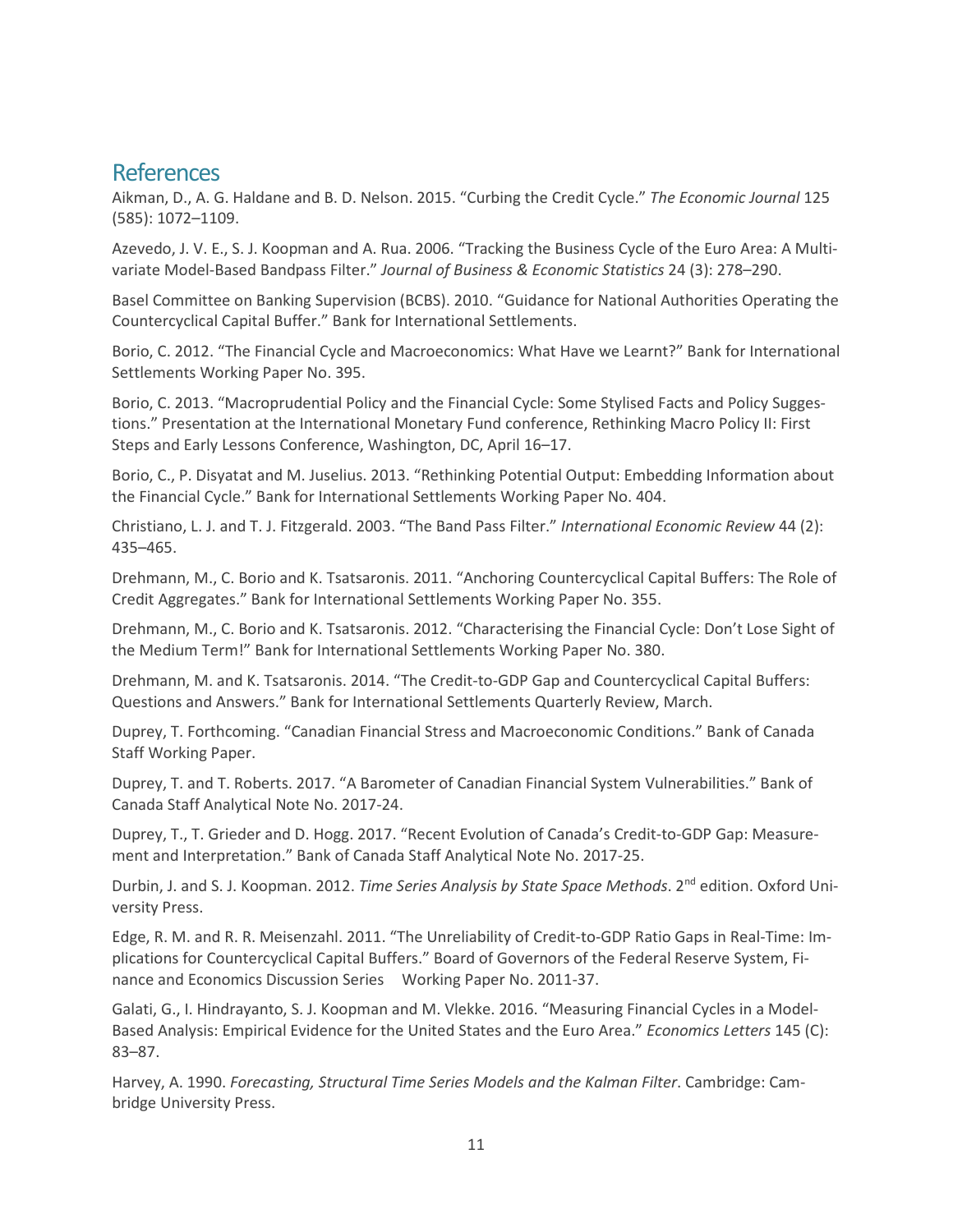Harvey, A. C. and T. M. Trimbur. 2003. "General Model-based Filters for Extracting Cycles and Trends in Economic Time Series." *The Review of Economics and Statistics* 85 (2): 244–255.

Harvey, A. and T. Trimbur. 2008. "Trend Estimation and the Hodrick-Prescott Filter." *Journal of the Japanese Statistical Society* (volume in honour of H. Akaike) 38 (1): 41–49.

Hodrick, R. T. and E. C. Prescott. 1997. "Postwar U.S. Business Cycles: An Emprical Investigation." *Journal of Money, Credit and Banking* 29 (1):1–16.

Hollo, D., M. Kremer and M. Lo Duca. 2012. "CISS—A Composite Indicator of Systemic Stress in the Financial System." European Central Bank Working Paper No. 1426.

Jordà, O., M. Schularick and A. M. Taylor. 2011. "Financial Crises, Credit Booms, and External Imbalances: 140 Years of Lessons," *IMF Economic Review* 59 (2): 340–378.

Kalman, R. E. 1960. "A New Approach to Linear Filtering and Prediction Problems." *Journal of Basic Engineering* 82 (1, Series D): 35–45.

Koopman, S. J. and J. V. Azevedo. 2008. "Measuring Synchronization and Convergence of Business Cycles for the Euro area, UK and US" Oxford Bulletin of Economics and Statistics, 2008, vol. 70, issue 1, 23-51.

Koopman, S. J., R. Lit and A. Lucas. 2016. "Model-based Business Cycle and Financial Cycle Decomposition for Europe and the U.S." Tinbergen Institute Discussion Paper No. 16-051/IV.

Runstler, G. 2004. "Modelling Phase Shifts Among Stochastic Cycles." *The Econometrics Journal* 7 (1): 232–248.

Schularick, M. and A. M. Taylor. 2012. "Credit Booms Gone Bust: Monetary Policy, Leverage Cycles, and Financial Crises, 1870-2008," *American Economic Review* 102 (2): 1029–1061.

Schuler, Y. S., P. P. Hiebert and T. A. Peltonen. 2015. "Characterising the Financial Cycle: A Multivariate and Time-Varying Approach." European Central Bank Working Paper No. 1846.

Stremmel, H. 2015. "Capturing the Financial Cycle in Europe." European Central Bank Working Paper No. 1811.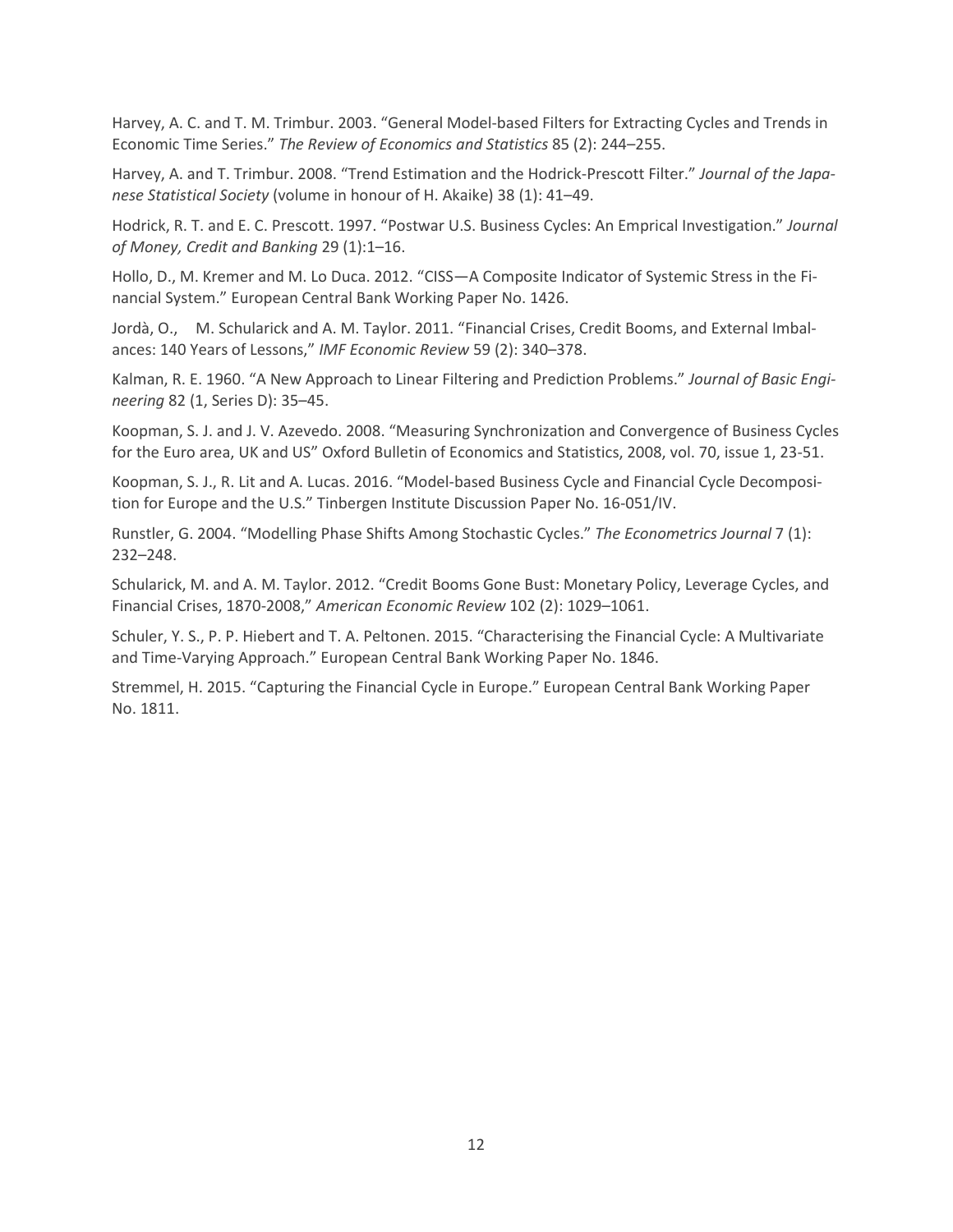# Appendix 1 | Data sources

Total credit = Household credit + Business credit

Household credit – source: CANSIM

 $\bullet$  = Consumer credit (v122707) + Mortgage credit (v122738)

Business credit – source: CANSIM

• = Business credit, including equity and warrants, and trust units (v122643) – Equity and warrants (v122642) – Trust units (v20638380)

Nominal gross domestic product (GDP) – source: CANSIM (v62305783)

Nominal disposable income – source: CANSIM (v62305981)

Total consumer price index (CPI) – source: CANSIM (v41690973)

Equity prices (TSX Index) – source: CANSIM (v122620)

Average house price – source: Canadian Real Estate Association (CREA) – Multiple Listing Service (MLS)

#### **Table A-1: Summary statistics**

|                         | Year-over-year percentage growth |              |                                                    |                                                    |                        | <b>Indexed level</b><br>(2017Q2 value =<br>100) |                          |
|-------------------------|----------------------------------|--------------|----------------------------------------------------|----------------------------------------------------|------------------------|-------------------------------------------------|--------------------------|
|                         | Mean                             | <b>StDev</b> | Avg. 5-year<br>growth lead-<br>ing to 1990<br>peak | Avg. 5-year<br>growth lead-<br>ing to 2008<br>peak | Last value<br>(2017Q2) | Value at<br>1990<br>peak                        | Value at<br>2008<br>peak |
| <b>Total credit</b>     | 3.9%                             | 3.0%         | 7.0%                                               | 6.2%                                               | 4.6%                   | 0.35                                            | 0.70                     |
| <b>Household credit</b> | 4.7%                             | 3.9%         | 9.0%                                               | 8.2%                                               | 4.4%                   | 0.28                                            | 0.71                     |
| <b>Business credit</b>  | 3.0%                             | 4.4%         | 5.2%                                               | 3.4%                                               | 4.9%                   | 0.46                                            | 0.68                     |
| <b>Equity prices</b>    | 2.8%                             | 18.3%        | 3.7%                                               | 11.3%                                              | 6.3%                   | 0.39                                            | 0.87                     |
| Average house price     | 2.5%                             | 6.7%         | 8.3%                                               | 6.5%                                               | 0.2%                   | 0.46                                            | 0.67                     |

The data set is quarterly and spans from 1981Q1 to 2017Q2. Variables are deflated by total CPI.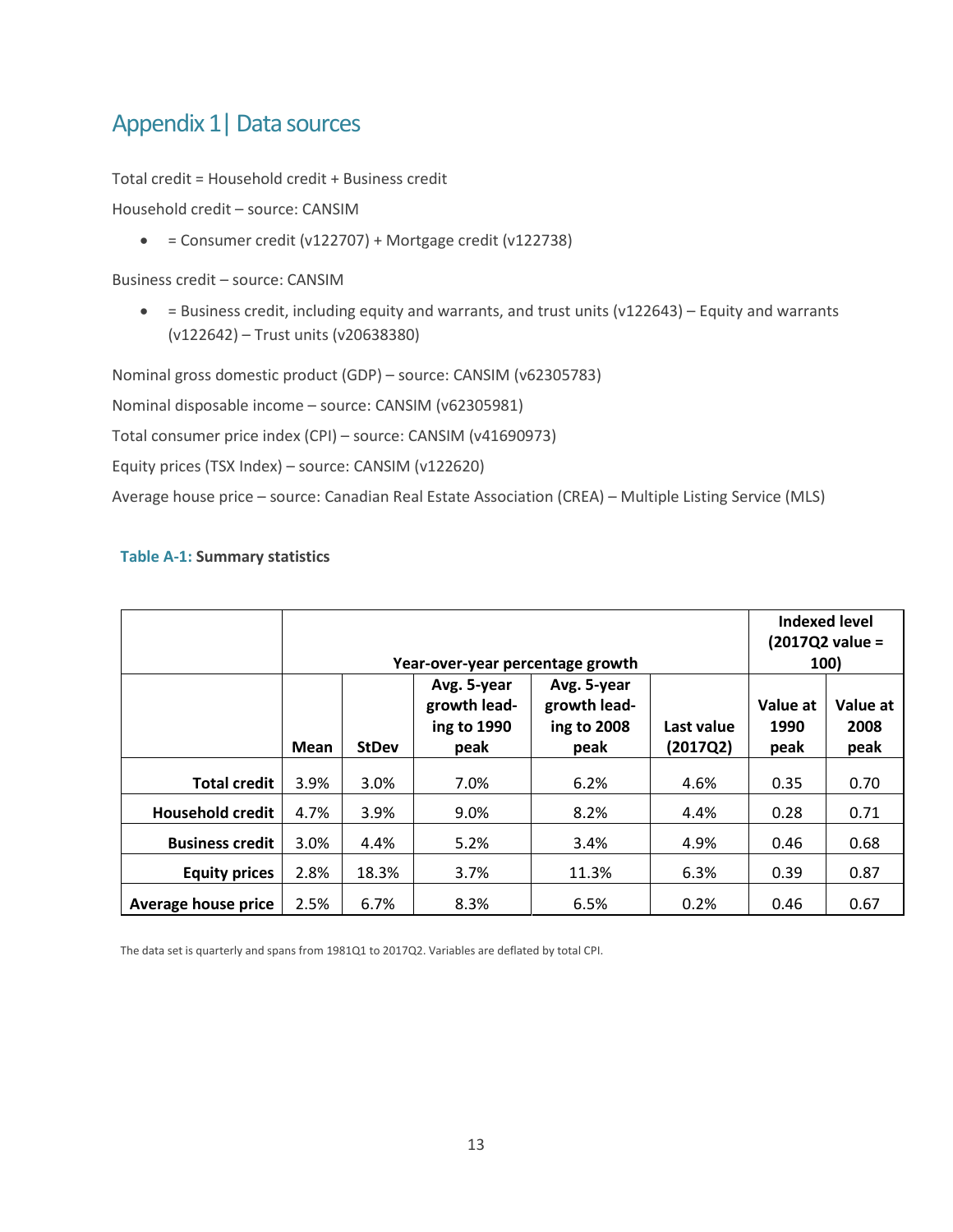# Appendix 2| Methodology

### A2.1| Transforming and normalizing data

All nominal macro variables are deflated by the total consumer price index (CPI) and logged. Ratios do not receive this transformation.

For the composite, differencing is done on a year-over-year (yoy) basis and the data are normalized so that they are unit-less and comparable—a necessary step for aggregation. Let *x* represent an input variable as a raw time series and let *y* represent its normalization. The normalization procedure is as follows:

$$
y = \frac{x - x_{5\%}}{x_{95\%} - x_{5\%}}\tag{1.1}
$$

Each series is feature-scaled by its 5<sup>th</sup> and 95<sup>th</sup> percentiles. When periodically recalculating indicators that use standardized data, it is important that the scale remain relatively constant over time to maintain comparability.**[8](#page-17-0)** This practice essentially mitigates the next outlier from influencing the scale of the data when incorporating new data from one period to the next (versus using maximums and minimums). Since the outliers are not actually being modified, the results are not affected.

Unlike a composite, the SCM approach does not require normalization of data and the input variables simply enter as a log level or ratio.

### A2.2| Dynamically weighted composite

 $\overline{a}$ 

Inspired from work by Schuler, Hiebert and Peltonen (2015) and Drehmann, Borio and Tsatsaronis (2012), this approach applies the Christiano-Fitzgerald (CF) filter to a dynamically weighted composite to isolate medium-term fluctuations.

Let  $Y_t = (y_{1,t},..., y_{M,t})$  where *M* is the number of input variables and each time series  $y_{i,t}$  is normalized. The composite is a weighted sum of the underlying indicators. Each indicator's weight is determined by the sum of its correlations with every other input variable. It is formulated as follows:

$$
Composite_t = \frac{1}{\iota c_{t}} \cdot \iota' C_t Y_t, \tag{2.1}
$$

where  $C_t$  is a matrix of time-varying pairwise correlations among the input variables.  $\iota$  is a vector of ones. The numerator and denominator are scalars.

$$
C_{t} = \begin{bmatrix} corr_{11,t} & \cdots & corr_{1M,t} \\ \vdots & \ddots & \vdots \\ corr_{M1,t} & \cdots & corr_{MM,t} \end{bmatrix}
$$
 (2.2)

$$
corr_{ij,t} = \sigma_{ij,t} / \left(\sqrt{\sigma_{ii,t} \sigma_{jj,t}}\right) \tag{2.3}
$$

$$
\sigma_{ij,t} = \lambda \sigma_{ij,t-1} + (1 - \lambda) \left( y_{i,t} - y_{i,t}^{MA10} \right) \left( y_{j,t} - y_{j,t}^{MA10} \right) \tag{2.4}
$$

<span id="page-17-0"></span>**<sup>8</sup>** The [5, 95] percentiles seem to work well, while there is a significant jump in proneness to rescaling when switching to the [2.5, 97.5] percentiles.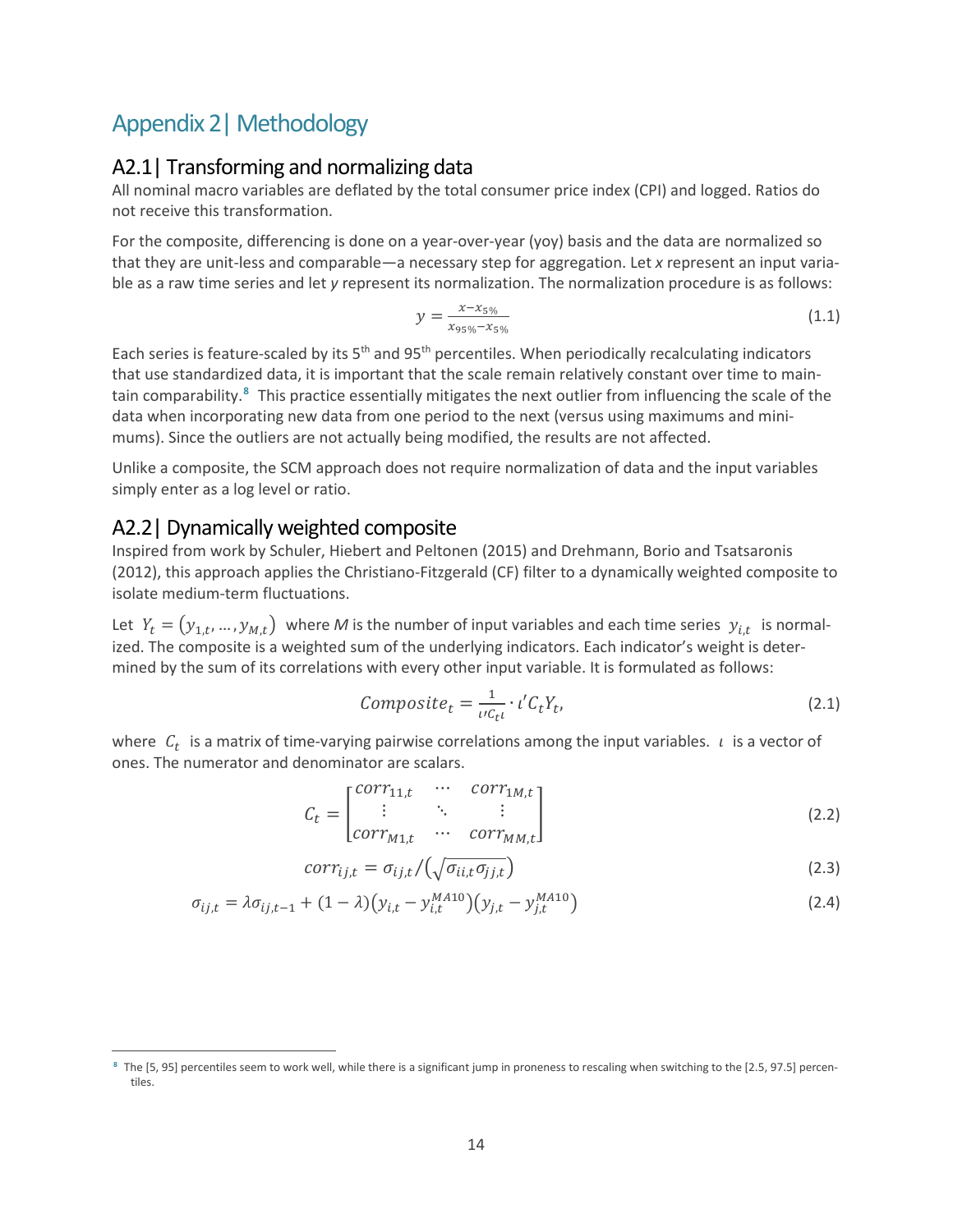Lambda is a decay factor set to 0.8[9](#page-18-0) as in Schuler, Hiebert and Peltonen (2015).<sup>9</sup>  $(y_{i,t} - y_{i,t}^{MA10})$  is the deviation from a 10-year moving average to capture variables moving in the same direction while limiting influence from the distant past.**[10](#page-18-1)** Schuler, Hiebert and Peltonen (2015) note that covariance initialization requires about eight quarters.

To further emphasize the importance of co-movements in this approach, I set the diagonal elements of  $C_t$  to zero. A key variable that has no co-movement with any other variable will have zero weight and will not be viewed as a systemic concern.

Next, the "growth" cycle is cumulated into a "level" cycle as in Drehmann, Borio and Tsatsaronis (2012) and centred on the mean (of the cumulated series) to arrive at the synthetic financial cycle indicator.**[11](#page-18-2)**

$$
FC_t = \sum_{i=1}^{t} filter(Composite|_{1}^{T}) - \frac{1}{T} \sum_{i=1}^{T} \sum_{i=1}^{T} filter(Composite|_{1}^{T})
$$
\n(2.5)

### A2.3| Stochastic cycle model indicator

Inspired by Koopman, Lit and Lucas (2016), this is an approach that leverages the unobserved components model framework to decompose a group of selected variables into their respective trends, and common business cycle and financial cycle components. The latter is used as an indicator.

Suppose we have a linear Gaussian state space model with a measurement equation

$$
Y_t = Z\alpha_t + \varepsilon_t \tquad , \t\epsilon_t \sim N(0, H) \t\t(3.1)
$$

and transition equation

 $\overline{a}$ 

$$
\alpha_{t+1} = T\alpha_t + \eta_t, \qquad \eta_t \sim N(0, Q). \qquad (3.2)
$$

Bold lettering represents vectors or matrices. The state vector  $\alpha_t$  contains the unobserved components we are interested in.**[12](#page-18-3)**

$$
\boldsymbol{\alpha}_t = \left(\mu_{1t} \, \nu_{1t} \, ... \, \mu_{Mt} \, \nu_{Mt} \, \psi_{BC,t} \, \psi_{BC,t}^* \, \psi_{FC,t} \, \psi_{FC,t}^* \right)'
$$

where  $\mu_{it}$  and  $v_{it}$  represent the trend component,  $\psi_{\kappa,t}$  and  $\psi_{\kappa,t}^*$  represent the cycle component for  $\kappa \in \{BC, FC\}$ , and  $\gamma_{\kappa,i}$  is the phase shift associated with variable *i*.  $\psi^*_{\kappa,t}$  is the "out-of-phase" portion of the cycle—while we are not interested in it, it is necessary for the model. Modelling phase shifts takes into account that the cycle phases of individual variables are unlikely to have the exact same timing.

The key idea in this approach is that the unobserved components are related through  $Z$  to the observed variables and that these components transition from one period to another according to  $T$ .

#### **Breaking down the measurement equation**

$$
y_{it} = \mu_{it} + \delta_i \psi_{BC, it} + \beta_i \psi_{FC, it} + \varepsilon_{it} \quad \varepsilon_{i, t} \sim \text{iid } N(0, \sigma_{\varepsilon, i}^2)
$$
(3.3)

<span id="page-18-0"></span>**<sup>9</sup>** Schuler, Hiebert and Peltonen (2015) derive their approach from Hollo, Kremer and Lo Duca (2012), who use an IGARCH model to arrive at a decay factor of 0.93 given daily data. Schuler, Hiebert and Peltonen (2015) opt for a slightly lower factor of 0.89 to account for quarterly data (fewer observations) and so initial conditions would become negligible at a faster rate.

<span id="page-18-1"></span>**<sup>10</sup>** The results do not seem to change significantly whether a 10-year moving average or an accumulating historical average is used.

<span id="page-18-2"></span>**<sup>11</sup>** Cumulating is not an issue since the cumulative of a stationary series is also stationary.

<span id="page-18-3"></span>**<sup>12</sup>** See Koopman, Lit and Lucas (2016) for more details.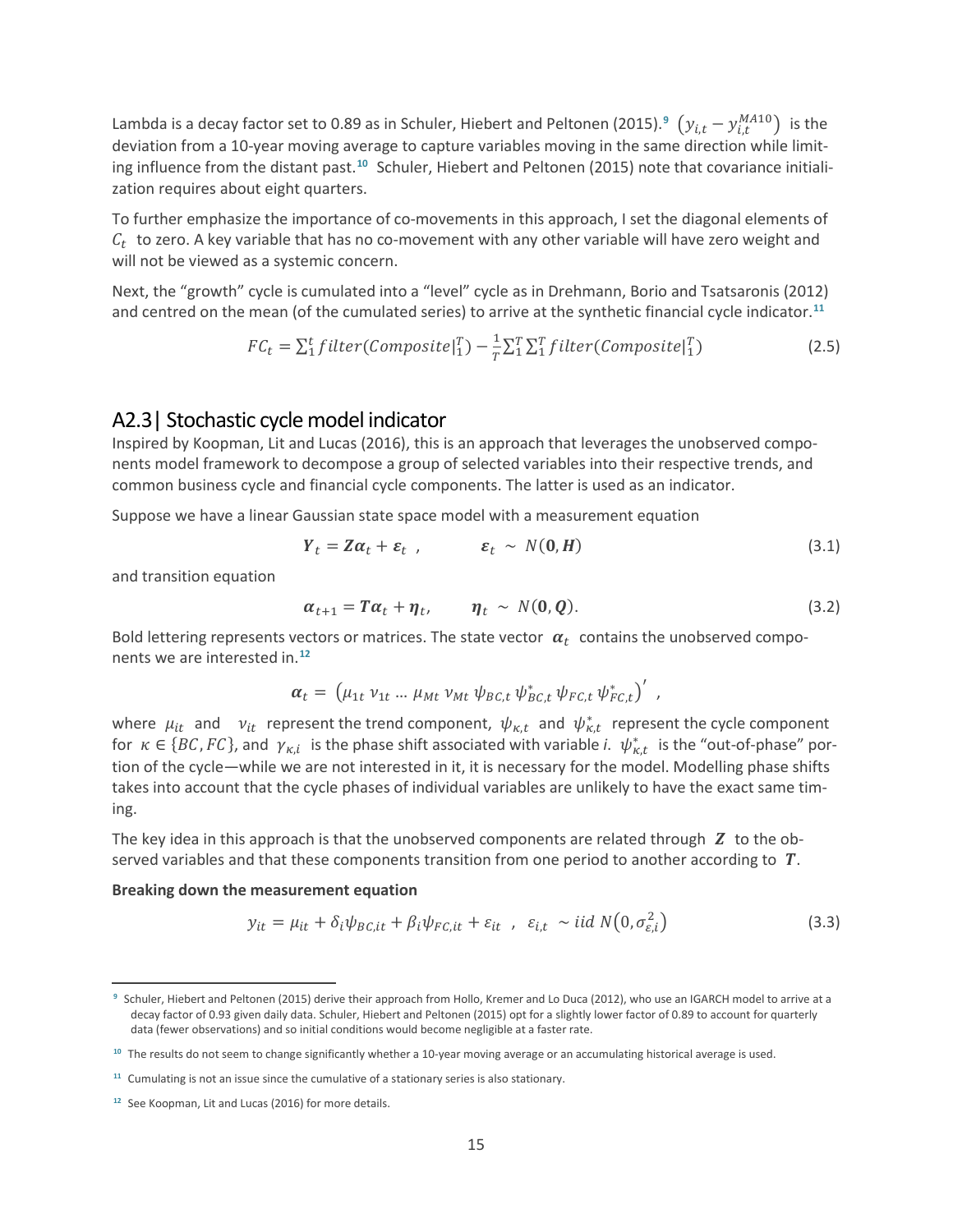$$
\psi_{\kappa, it} = \cos(\gamma_{\kappa, i} \lambda_{\kappa}) \psi_{\kappa, t} + \sin(\gamma_{\kappa, i} \lambda_{\kappa}) \psi_{\kappa, t}^*, \quad \kappa \in \{BC, FC\}
$$
\n(3.4)

Equation 3.3 shows the series of each variable *i* broken down into its trend and cycle components. In equation 3.4, the cycle component for each variable,  $\psi_{\kappa it}$ , (whether business or financial) is a function of one *common* cycle.  $\delta_i$  and  $\beta_i$  are the loadings of each cycle to observed variable  $y_{it}$  and are nonnegative. Consistent with the dynamic composite approach, the cycle frequency  $\lambda_{\kappa}$  is restricted to cycle durations between 1.5 and 8 years for the business cycle, and between 8 and 30 years for the financial cycle. Cycle length is computed as  $\frac{1}{2}\pi/\lambda_{\kappa,i}$  for quarterly data. Phase shifts  $\gamma_{\kappa,i}$  are unique to each variable and invariant with time. Positive values imply a lead variable (left shift), while negative values imply a lag variable (right shift), relative to a "base cycle." The base cycle is identified when specifying the model. The base business cycle is mapped to GDP and has restrictions  $\delta_{GDP} = 0$ ,  $\beta_{GDP} = 0$ , and  $\gamma_{BC, GDP} = 0$ , while the base financial cycle is mapped to total credit and has restrictions  $\beta_{TCredit} = 0$ and  $\gamma_{FC,TCredit} = 0$  (no restriction on  $\delta_{TCredit}$ ). All other parameters and unobserved components are estimated simultaneously.

#### **Breaking down the transition equation**

For each variable, there is a stochastic trend component where  $\mu_{it}$  is a random walk and  $v_{it}$  is the drift:

$$
\mu_{i,t+1} = \mu_{it} + \nu_{it} \tag{3.5}
$$

$$
v_{it+1} = v_{it} + \xi_{it} \t\t, \t\t \xi_{i,t} \sim \text{iid } N(0, \sigma_{\xi,i}^2)
$$
\n(3.6)

For each business cycle and financial cycle, there is a stochastic cycle component.  $\phi_{\kappa}$  is a persistence parameter ensuring that the stochastic cycle is a stationary process.**[13](#page-19-0)**

$$
\begin{pmatrix}\n\psi_{\kappa,t+1} \\
\psi_{\kappa,t+1}^*\n\end{pmatrix} = \phi_{\kappa} \begin{bmatrix}\n\cos \lambda_{\kappa} & \sin \lambda_{\kappa} \\
-\sin \lambda_{\kappa} & \cos \lambda_{\kappa}\n\end{bmatrix} \begin{pmatrix}\n\psi_{\kappa,t} \\
\psi_{\kappa,t}^*\n\end{pmatrix} + \begin{pmatrix}\n\omega_{\kappa,t} \\
\omega_{\kappa,t}^*\n\end{pmatrix}, \quad\n\begin{pmatrix}\n\omega_{\kappa,t} \\
\omega_{\kappa,t}^*\n\end{pmatrix} \sim \text{i} i d \, N \begin{pmatrix}\n0, \begin{bmatrix}\n\sigma_{\omega,\kappa}^2 & 0 \\
0 & \sigma_{\omega,\kappa}^2\n\end{bmatrix}\n\end{pmatrix}
$$
\n(3.7)

Leveraging the Kalman filter (Kalman, 1960) within a maximum likelihood framework, parameter estimates are solved numerically. Finally, the Kalman smoother extracts the trend, business cycle and financial cycle components for all time periods. A more detailed description of this model can be found in Durbin and Koopman (2012), Azevedo, Koopman and Rua (2006) and Koopman, Lit and Lucas (2016).

### A2.4| Measurement periods for evaluating real-time performance

To mitigate artificially high reliability measures, the measurement period for each indicator in **Table 2** ends in 2011Q2, despite data being available up to 2017Q2. This approach is more robust to bias because real-time and full-sample indicators become similar closer to the end point (hence the favourable bias).**[14](#page-19-1)** Second, to compute a real-time financial cycle from the SCM, I estimate model parameters using data only up to 2005Q2 and apply the corresponding Kalman filter to all subsequent periods.**[15](#page-19-2)** This approach is similar to Azevedo, Koopman and Rua (2006), except that they used *all* available data to es-

 $\overline{a}$ 

<span id="page-19-0"></span>**<sup>13</sup>** For details on hyper-parameters see Koopman, Lit and Lucas (2016) and Azevedo, Koopman and Rua. (2006).

<span id="page-19-1"></span>**<sup>14</sup>** In my testing, I find that most revision occurs within six years.

<span id="page-19-2"></span>**<sup>15</sup>** The 2005Q2 start date is exactly 12 years before the last observation (2017Q2) and was arbitrarily chosen to be well before the global financial crisis. This is to show that using the SCM estimated with only concurrent and past data performs well in that time period. The start date should not be set too far back, as this could undermine the estimation of the model parameters.